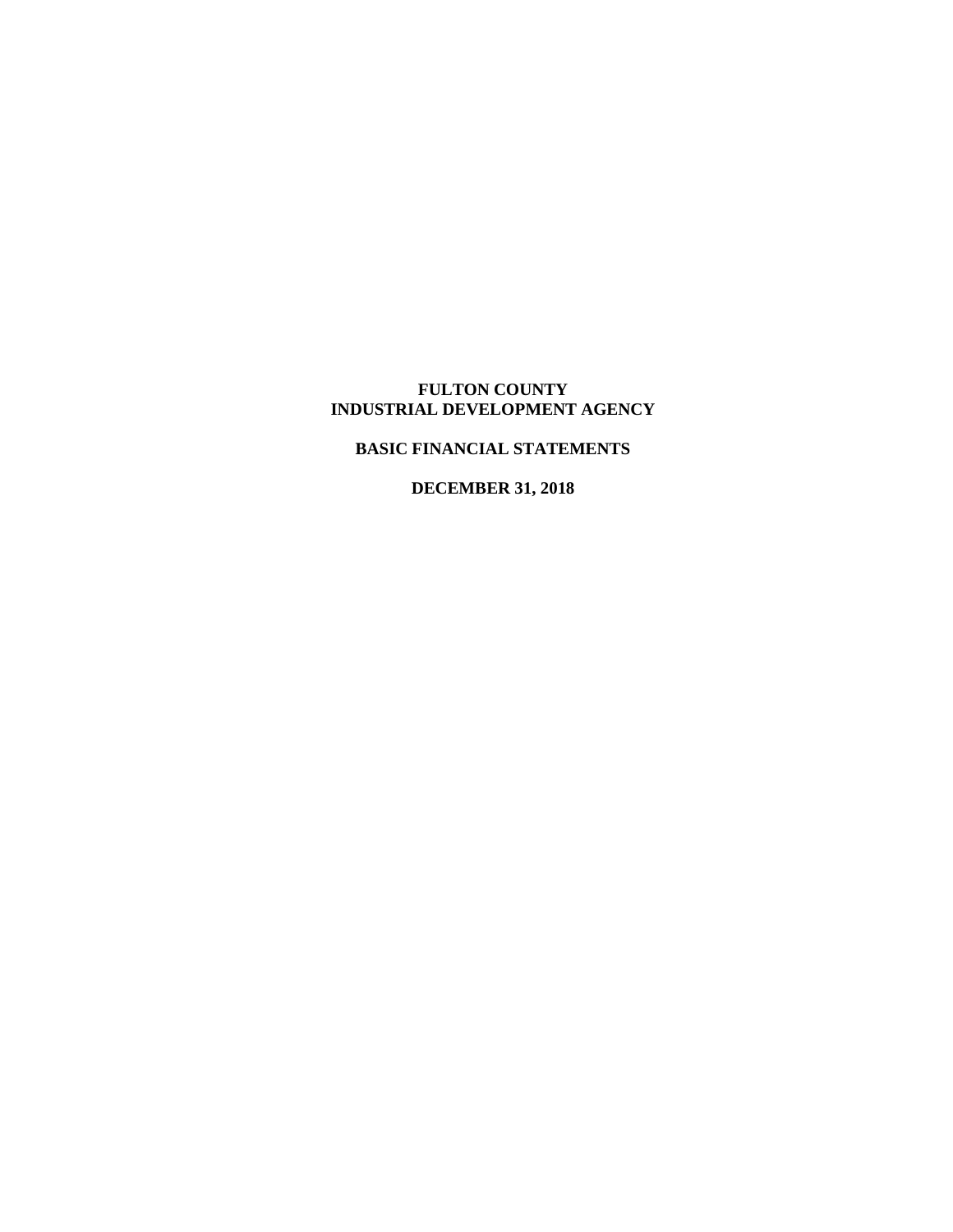# **C O N T E N T S**

|                                                                                                                                                                                         | <b>PAGE</b> |
|-----------------------------------------------------------------------------------------------------------------------------------------------------------------------------------------|-------------|
|                                                                                                                                                                                         | $1 - 2$     |
|                                                                                                                                                                                         | $3 - 12$    |
| <b>BASIC FINANCIAL STATEMENTS</b>                                                                                                                                                       |             |
|                                                                                                                                                                                         | 13          |
|                                                                                                                                                                                         | 14          |
|                                                                                                                                                                                         | 15          |
|                                                                                                                                                                                         | $16 - 19$   |
| Independent auditors' report on internal control over financial reporting and on compliance and<br>other matters based on an audit of financial statements performed in accordance with | $20 - 21$   |
| ADDITIONAL FINANCIAL INFORMATION                                                                                                                                                        |             |
|                                                                                                                                                                                         | 22          |
|                                                                                                                                                                                         | $23 - 24$   |
|                                                                                                                                                                                         | 25          |
|                                                                                                                                                                                         | 25          |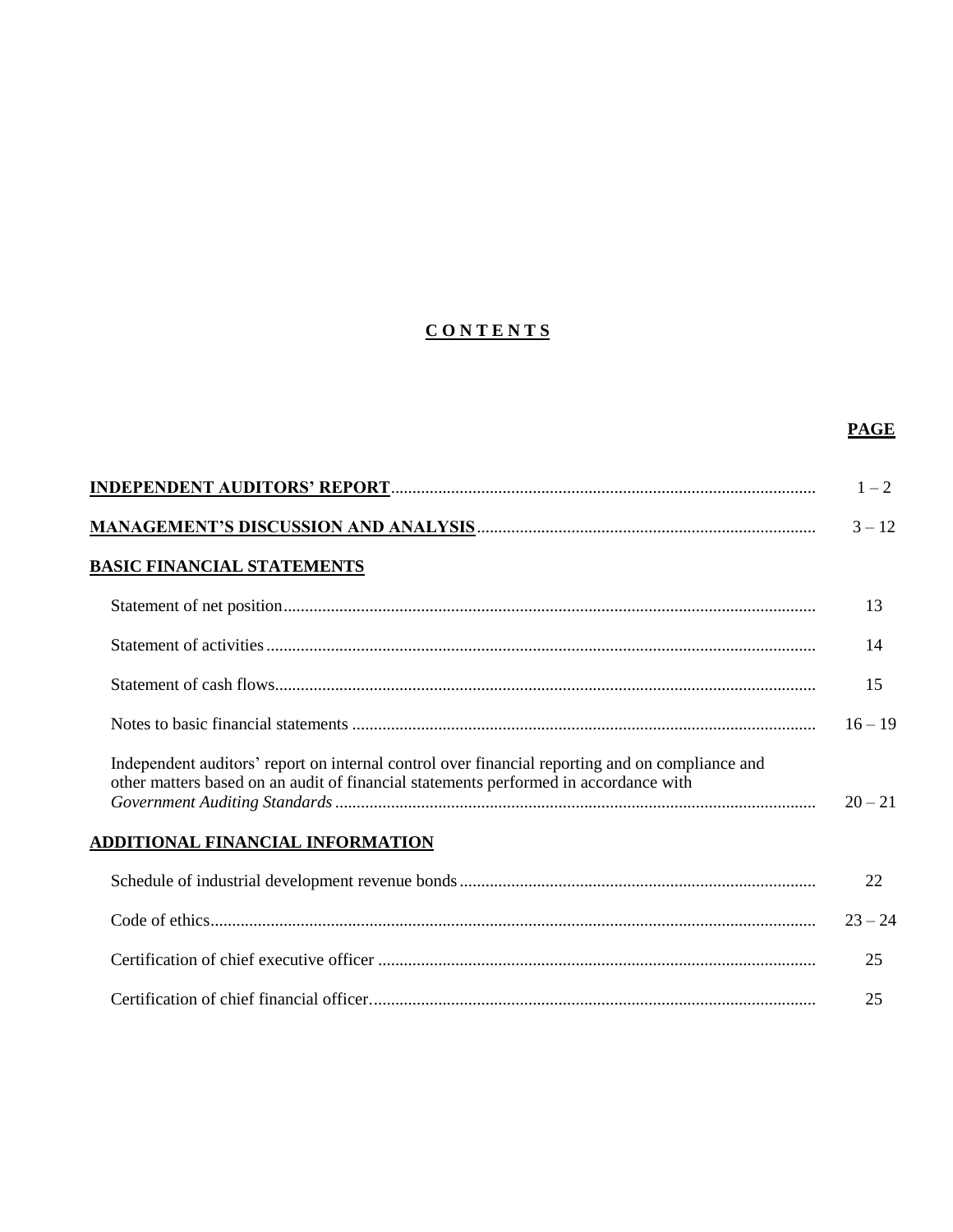

# **INDEPENDENT AUDITORS' REPORT**

To the Chairperson and Board of the Fulton County Industrial Development Agency Johnstown, New York

#### **Report on the Financial Statements**

We have audited the accompanying basic financial statements of the Fulton County Industrial Development Agency, a public benefit corporation, a component unit of the County of Fulton, New York, as of and for the year ended December 31, 2018, and the related notes to the financial statements, which collectively comprise the Agency's basic financial statements as listed in the table of contents.

#### **Management's Responsibility for the Financial Statements**

Management is responsible for the preparation and fair presentation of these financial statements in accordance with accounting principles generally accepted in the United States of America; this includes the design, implementation, and maintenance of internal control relevant to the preparation and fair presentation of financial statements that are free from material misstatement, whether due to fraud or error.

#### **Auditors' Responsibility**

Our responsibility is to express opinions on these basic financial statements based on our audit. We conducted our audit in accordance with auditing standards generally accepted in the United States of America and the standards applicable to financial audits contained in *Government Auditing Standards*, issued by the Comptroller General of the United States. Those standards require that we plan and perform the audit to obtain reasonable assurance about whether the financial statements are free from material misstatement.

An audit involves performing procedures to obtain audit evidence about the amounts and disclosures in the basic financial statements. The procedures selected depend on the auditors' judgment, including the assessment of the risks of material misstatement of the financial statements, whether due to fraud or error. In making those risk assessments, the auditor considers internal control relevant to the Agency's preparation and fair presentation of the financial statements in order to design audit procedures that are appropriate in the circumstances, but not for the purpose of expressing an opinion on the effectiveness of the entity's internal control. Accordingly, we express no such opinion. An audit also includes evaluating the appropriateness of accounting policies used and the reasonableness of significant accounting estimates made by management, as well as evaluating the overall presentation of the financial statements.

We believe that the audit evidence we have obtained is sufficient and appropriate to provide a basis for our audit opinions.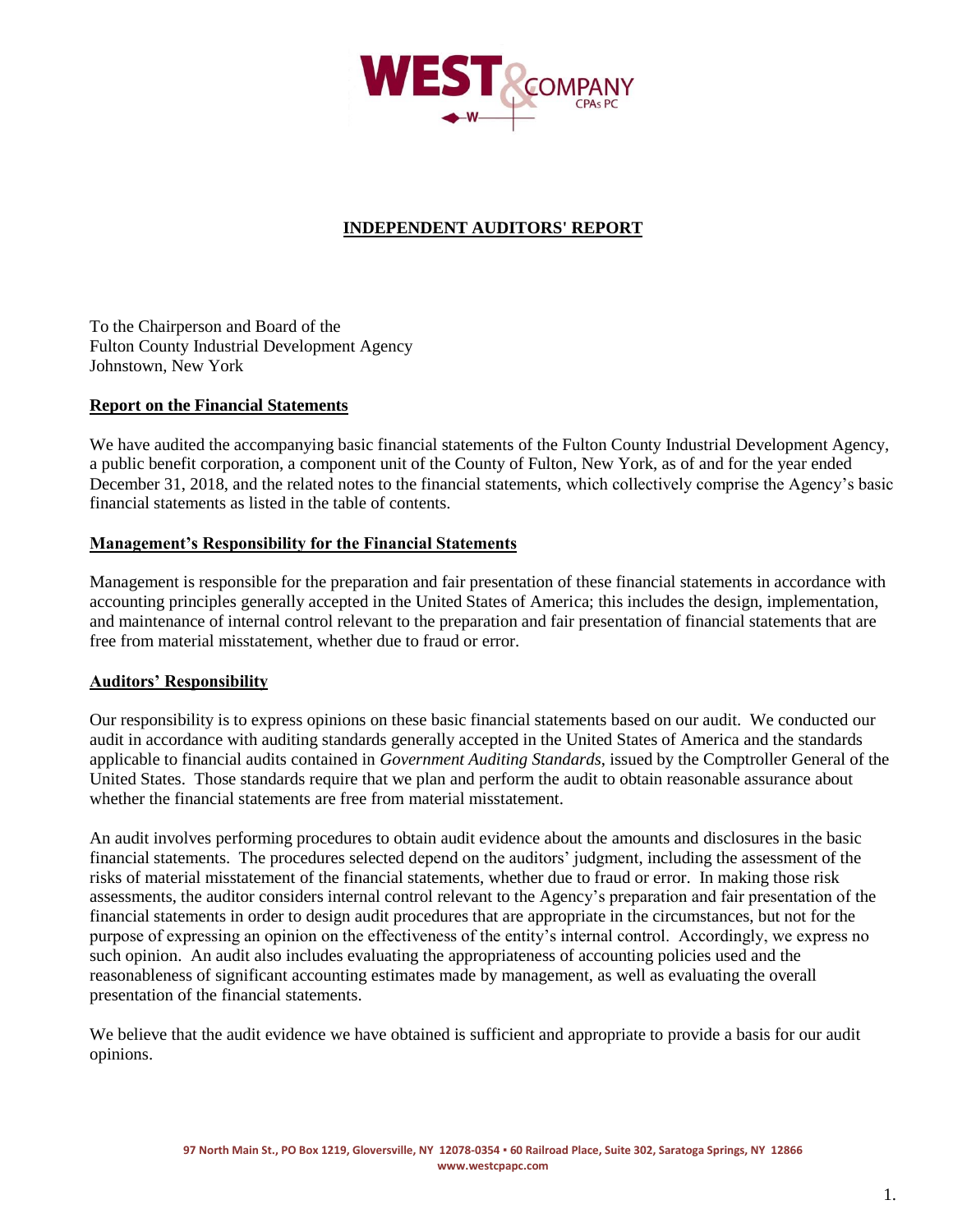# **Opinions**

In our opinion, the financial statements referred to above present fairly, in all material respects, the respective financial position of the Fulton County Industrial Development Agency, as of December 31, 2018, and the respective changes in financial position and, where applicable, cash flows thereof for the year then ended in accordance with accounting principles generally accepted in the United States of America.

# **Other Matters**

# **Required Supplementary Information**

Accounting principles generally accepted in the United States of America require that the management's discussion and analysis on pages 3 through 12 be presented to supplement the basic financial statements. Such information, although not a part of the basic financial statements, is required by the Governmental Accounting Standards Board, who considers it to be an essential part of financial reporting for placing the basic financial statements in an appropriate operational, economic, or historical context. We have applied certain limited procedures to the required supplementary information in accordance with auditing standards generally accepted in the United States of America, which consisted of inquiries of management about the methods of preparing the information and comparing the information for consistency with management's responses to our inquiries, the basic financial statements, and other knowledge we obtained during our audit of the basic financial statements. We do not express an opinion or provide any assurance on the information because the limited procedures do not provide us with sufficient evidence to express an opinion or provide any assurance.

## **Other Information**

Our audit was conducted for the purpose of forming opinions on the financial statements that collectively comprise the Fulton County Industrial Development Agency's basic financial statements. The supplemental information on pages 22 through 25 are presented for purposes of additional analysis and are not a required part of the basic financial statements.

The supplemental information on pages 22 through 25 is the responsibility of management and was derived from and relates directly to the underlying accounting and other records used to prepare the basic financial statements. Such information has been subjected to the auditing procedures applied in the audit of the basic financial statements and certain additional procedures, including comparing and reconciling such information directly to the underlying accounting and other records used to prepare the basic financial statements or to the basic financial statements themselves, and other additional procedures in accordance with auditing standards generally accepted in the United States of America. In our opinion, the supplemental information is fairly stated, in all material respects, in relation to the basic financial statements as a whole.

# **Other Reporting Required by** *Government Auditing Standards*

In accordance with *Government Auditing Standards*, we have also issued our report dated March 19, 2019, on our consideration of the Agency's internal control over financial reporting and on our tests of its compliance with certain provisions of laws, regulations, contracts, and grant agreements and other matters. The purpose of this report is to describe the scope of our testing of internal control over financial reporting and compliance and the results of that testing, and not to provide an opinion on internal control over financial reporting or on compliance. That report is an integral part of an audit performed in accordance with *Government Auditing Standards* in considering the Agency's internal control over financial reporting and compliance.

WEST & COMPANY CPA& PC

Gloversville, New York March 19, 2019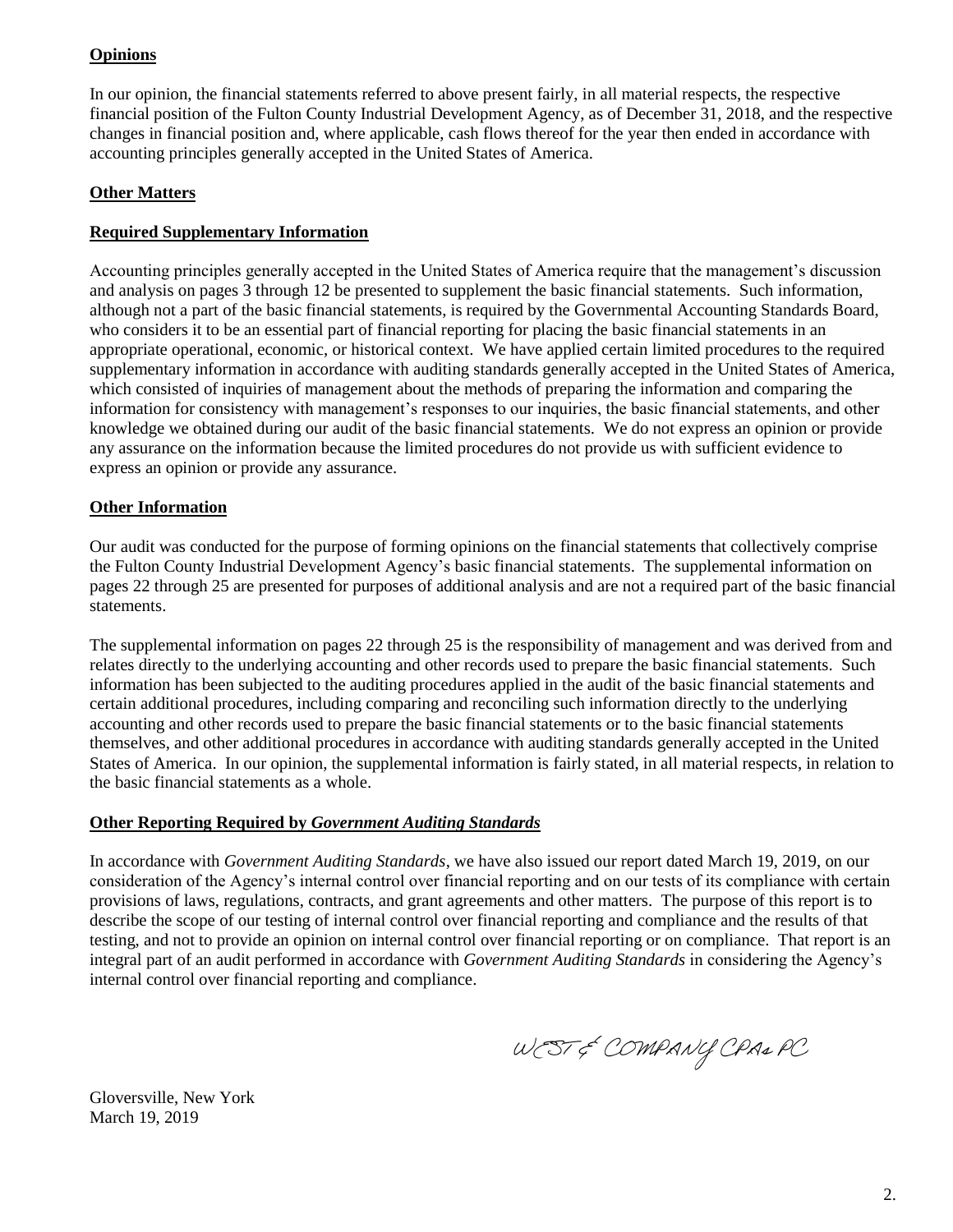# **MANAGEMENT'S DISCUSSION AND ANALYSIS**

#### **FOR THE YEAR ENDED DECEMBER 31, 2018**

The following is a narrative overview and analysis of the financial activities of Fulton County Industrial Development Agency (IDA or Agency) for the fiscal year ended December 31, 2018. This discussion is intended to serve as an introduction to the Agency's basic financial statements, which immediately follow this section. The basic financial statements have the following components: (1) management's discussion and analysis (MD&A), (2) Agency-wide financial statements, (3) notes to the financial statements and (4) supplemental schedules.

## **OVERVIEW OF THE FINANCIAL STATEMENTS**

This annual report consists of three parts: MD&A (this section), the basic financial statements and supplementary information. The basic financial statements include two statements that are Agency-wide financial statements that provide both short-term and long-term information about the Agency's overall financial status.

#### **Agency-Wide Statements**

The Agency-wide statements report information about the Agency as a whole using accounting methods similar to those used by private-sector companies. The statement of net position includes all of the Agency's assets and liabilities. All of the current year's revenues and expenses are accounted for in the statement of activities regardless of when cash is received or paid.

The two Agency-wide statements report the Agency's net position and how it has changed. Net position – the difference between the Agency's assets and liabilities – is one way to measure the Agency's financial health or position.

- Over time, increases or decreases in the Agency's net position are an indicator of whether its financial position is improving or deteriorating, respectively.
- To assess the Agency's overall health, you need to consider additional nonfinancial factors such as changes in the New York State government, labor forces and land availability.

# **I. GENERAL OPERATIONS**

### **A. Background:**

The Fulton County Industrial Development Agency (IDA) was created in 1970 by an act of the New York State Legislature as a corporate governmental agency constituting a public benefit corporation. The purpose of an Industrial Development Agency (IDA) is:

"to promote, develop, encourage and assist in the acquiring, constructing, reconstructing, improving, maintaining, equipping and furnishing industrial, manufacturing, warehousing, commercial and research facilities and thereby advance the job opportunities, general prosperity and economic welfare of the people of the State of New York and to improve their standard of living."

### **B. Mission Statement:**

The IDA's Mission Statement is as follows:

"The IDA's mission is to create and promote economic growth and prosperity for both residents and entrepreneurs in Fulton County. The IDA's role in Fulton County's Economic Development Program is to develop and maintain an inventory of shovel-ready sites for new and expanding businesses, offer financial incentives, as may be required, to encourage the creation of new and retention of existing jobs and expand the County's tax base. In doing so, the IDA strives to make Fulton County a desirable place to live and do business."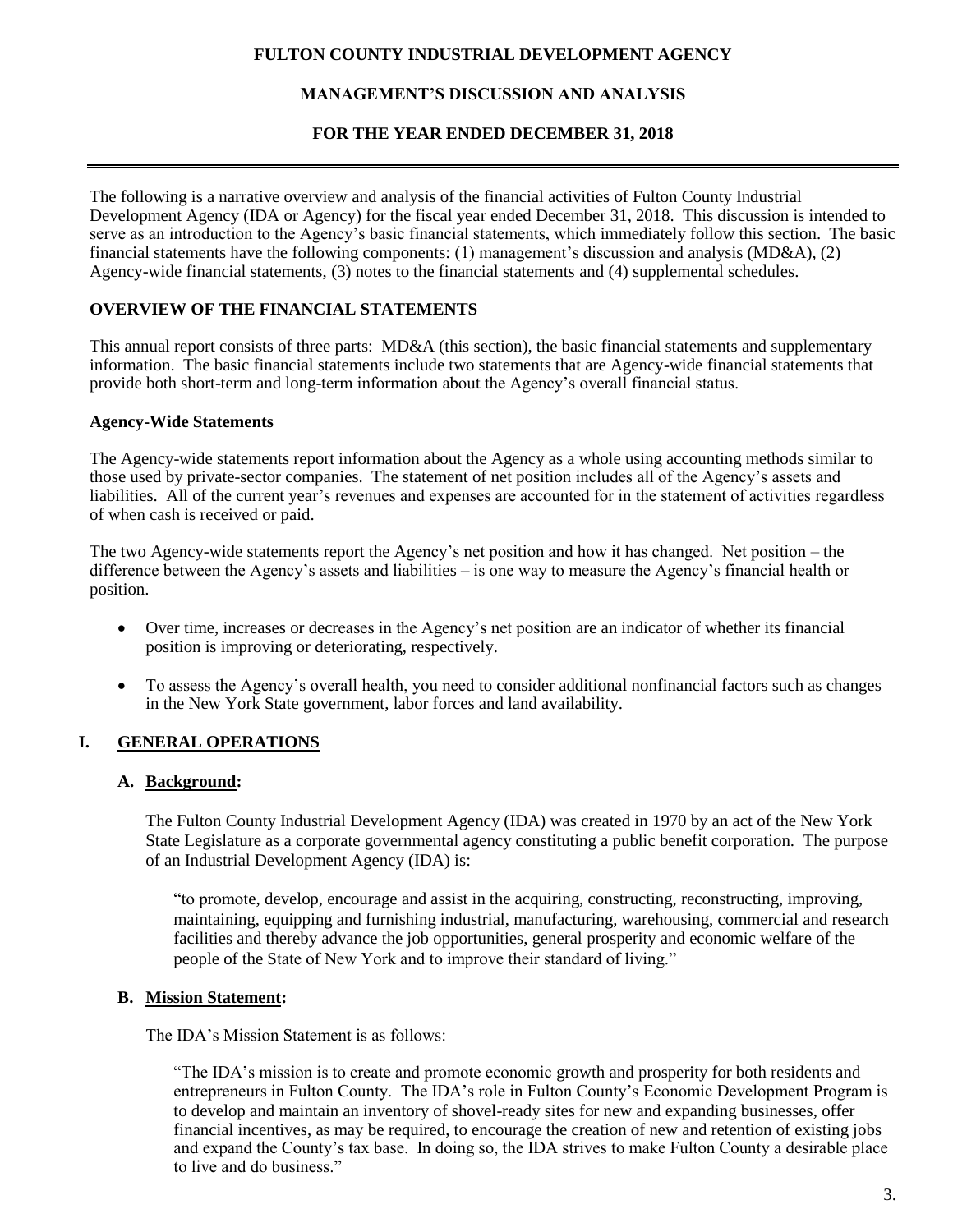# **C. Tax Exemptions:**

The New York State Legislature authorizes IDAs to offer three (3) types of tax exemptions to stimulate private sector investment and create jobs.

# 1. Property Tax:

New York State Law designates IDA's as tax exempt entities. When an IDA holds title to real property, New York State Law says all improvements on the property are exempt from real property taxes. However, the land that the improvements are located on, remain taxable.

However, for projects the IDA is involved with, the IDA requires companies to enter into a Payment In Lieu Of Tax Agreement (PILOT). A PILOT is a contractual agreement between the IDA and a company that states that even though the project is tax exempt due to IDA ownership, the company shall make PILOT payments to local taxing jurisdictions in lieu of paying taxes. PILOT Agreements stipulate that companies make PILOT payments to local taxing jurisdictions that are based upon a percentage of the property tax that would otherwise be due if the property was not owned by the IDA. PILOTs are developed in accordance with the IDA's Uniform Tax Exemption Policy. Once a PILOT is executed, the company makes the required annual PILOT payments to local taxing jurisdictions in accordance with the PILOT. It is the responsibility of the local taxing jurisdictions to issue annual invoices under a PILOT to the company and to ensure that payments are received in a timely manner.

## 2. Sales Tax:

IDA's can offer companies an exemption from New York State and local sales taxes on eligible construction materials and equipment for a project. The exemption is generally limited to the construction, reconstruction or installation period and cannot cover ongoing operational costs. When the lease or installation sale agreement expires, the IDA transfers any personal property that is involved in the project to the company without the payment of any sales or use tax.

### 3. Mortgage Recording Tax:

If a project involves a mortgage, a company that receives IDA assistance is exempt from New York State's mortgage recording tax, which is currently 1% in Fulton County.

# **D. Financing:**

IDA's can also provide various forms of bond financing for a project. Financial institutions, such as banks, insurance companies or private individuals purchase these bonds as an investment similar to an individual purchasing a U.S. Government Savings Bond. By purchasing a bond, a private investor lends its funds to a business. The business commits to repay the principal and interest, if the bonds are taxable, to the investor. The business and the financial institution, independent of the IDA, negotiate the terms, interest rate and other conditions of the transaction. The IDA acts as an intermediary for this private transaction. There are no IDA or public funds involved in an IDA bond transaction.

The IDA does not have a loan fund or pool of money to use to help finance projects. The financing referred to here is private funds coming from banks, financial institutions or private investors.

The IDA, Fulton County Government or Fulton County taxpayers, do not lend any public money nor do they assume any responsibility for repaying bonds if a company defaults on any payment. There is also no financial liability on the IDA, Fulton County or taxpayers. Bond payments are solely the responsibility of the company borrowing the money.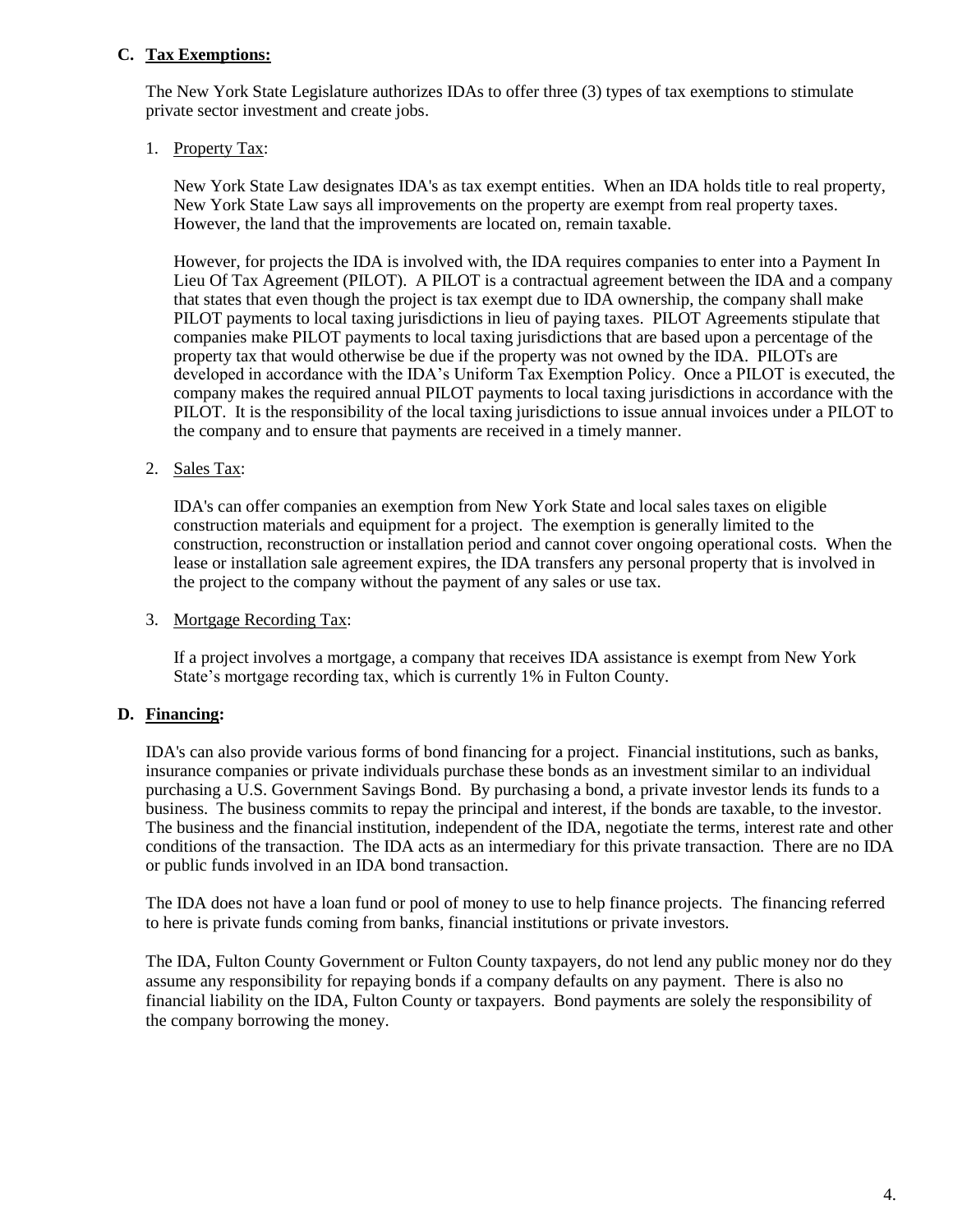# **E. Payment in Lieu of Tax Agreements (PILOTS):**

1. Background:

The IDA provides Payment in Lieu of Tax Agreements in accordance with its Uniform Tax Exemption Policy. The IDA's current policy states that it will provide PILOT's modeled after Section 485-b of NYS's Real Property Tax Law. Section 485-b states that a company can receive a 50% exemption on its assessed valuation in year 1. The exemption then decreases 5% a year for 10 years. After ten (10) years, the company would make a PILOT payment equivalent to 100% of the amount it would be paying in real property taxes if it owned the property. During that 10-year period, the company would be making "PILOT payments" to local taxing jurisdictions and not "property tax payments." Once the Lease and PILOT Agreement the IDA has with a company expires, the property would then return to the tax rolls. At that time, the company would be making "property tax payments" to local taxing jurisdictions and no longer be making "PILOT payments."

2. IDA Projects with PILOT's:

| Owner      | <b>Lessee</b>           | <b>Address</b>              | Occupant                |
|------------|-------------------------|-----------------------------|-------------------------|
| IDA        | CG Roxane               | 1 Old Sweet Road, Johnstown | CG Roxane               |
| <b>IDA</b> | Johnstown<br>Renewables | Enterprise Drive, Johnstown | Johnstown<br>Renewables |

The following IDA Projects have active PILOT's as of December 31, 2018:

# **F. IDA Projects:**

The following is a list of all active IDA projects as of December 31, 2018:

| Owner      | <b>Lessee</b> | <b>Address</b>                     | Occupant    |
|------------|---------------|------------------------------------|-------------|
| <b>IDA</b> | CG Roxane     | 1 Old Sweet Road, Johnstown        | CG Roxane   |
| <b>IDA</b> | Johnstown     | Enterprise Drive, Johnstown        | Johnstown   |
|            | Renewables    |                                    | Renewables  |
| <b>IDA</b> | YMCA          | 213 Harrison Street, Gloversville, | <b>YMCA</b> |
|            |               | <b>NY</b>                          |             |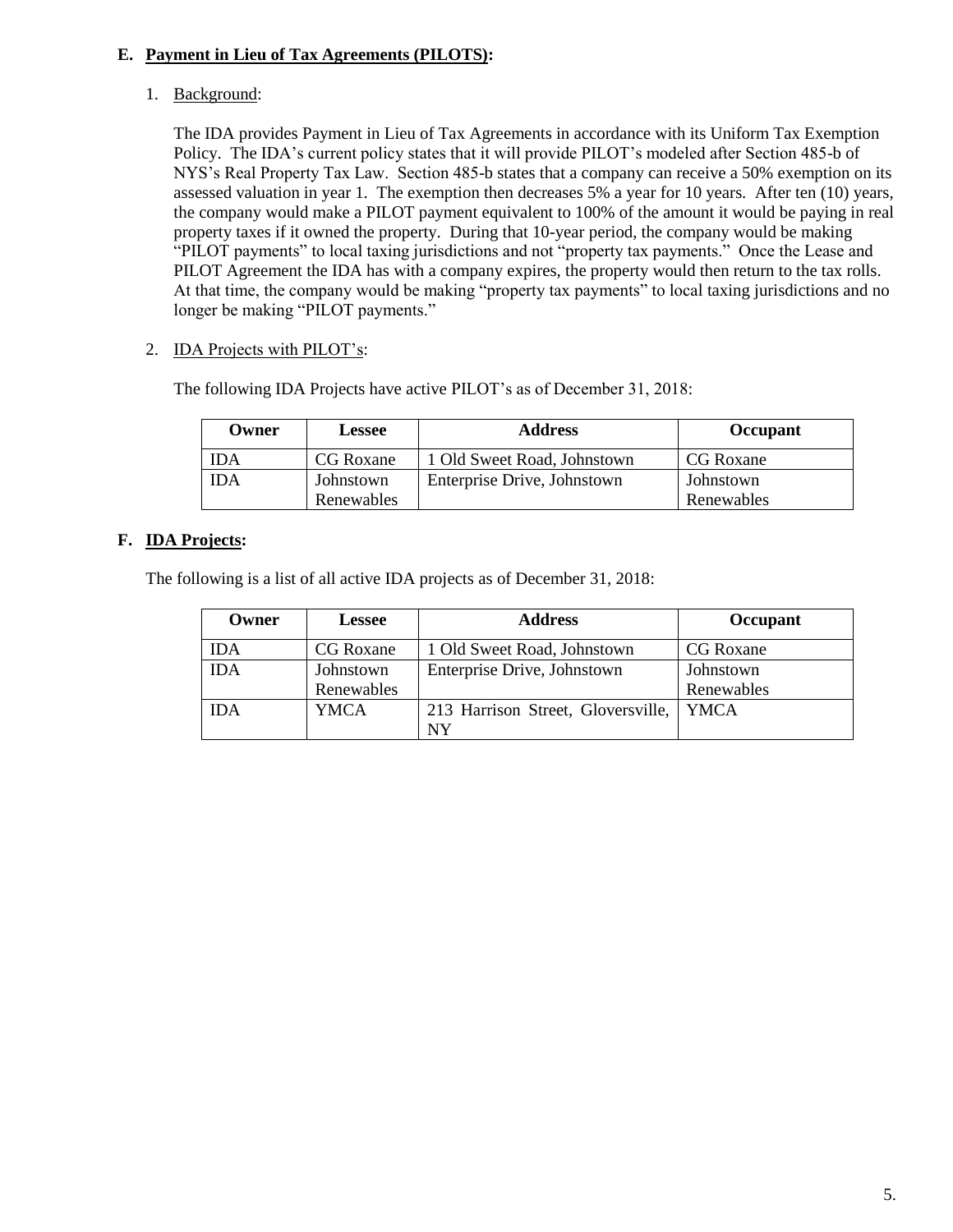## **II. SUMMARY OF 2018 ACTIVITIES:**

The IDA Board met eleven (11) times in 2018. The following is a summary of the key activities addressed by the IDA Board in 2018:

# **1. TRYON TECHNOLOGY PARK PROJECT:**

1. Background:

The IDA Board, in partnership with the Fulton County Board of Supervisors, continued work on transforming the former Tryon Juvenile Detention Facility into shovel-ready sites for new businesses. The following is a summary of the activities that took place in 2018:

#### a. New Electric System:

When Tryon was run by the State of New York, the electrical service at Tryon was owned by New York State. New York State owned the electrical system to get the most cost effective electricity rates from National Grid. When the State transferred title of Tryon over to the IDA in 2014, the IDA took ownership of the existing electrical system. Since that time, the IDA has been working with National Grid to get National Grid to install a new underground electric service around the perimeter of County Road 117. Once National Grid installs this new service, the IDA could discontinue its existing electrical service and get out of that business. At that time, the new electric service would be owned, operated and maintained by National Grid.

In 2018, National Grid presented a revised design for a new electrical system for the Tryon Technology Park. The revised design would bring a new overhead line into Tryon from CR107 along an old secondary access road. Once this overhead line reached CR117, the line would then go underground. The new line would run along CR117 and service the existing wastewater pump station, water booster station, elevated tank, Vireo Health and Building 60.

Fulton County will be funding this project which is expected to start in 2019.

b. Marketing:

The IDA worked with the Fulton County Center for Regional Growth in submitting proposals to prospective companies looking for a site. Tryon was offered to several prospective companies in 2018.

c. Regional Business Training and Incubator Center:

The IDA had originally planned to repurpose all of Building 3 into the Regional Business Training and Incubator Center. The IDA, in conjunction with Fulton County, sought approval through the Northern Borders Regional Commission (NBRC) to repurpose the grant it received for the Regional Business Training and Incubator Center. The request asks the NBRC to redirect the monies to having just the F-wing of Building 3 repurposed into the Regional Business Training and Incubator Center. The intent would be to have a new heating, ventilation, air conditioning and plumbing systems installed just for that building. The NBRC approved this request. C.T. Male prepared design plans for this work. The project, however, was not advanced to putting out to bid pending the resolution of the new electric system for the Tryon Technology Park. Fulton County and the IDA wanted to see what its cost would be for providing a new electric system before committing dollars to renovating the F-wing of Building 3.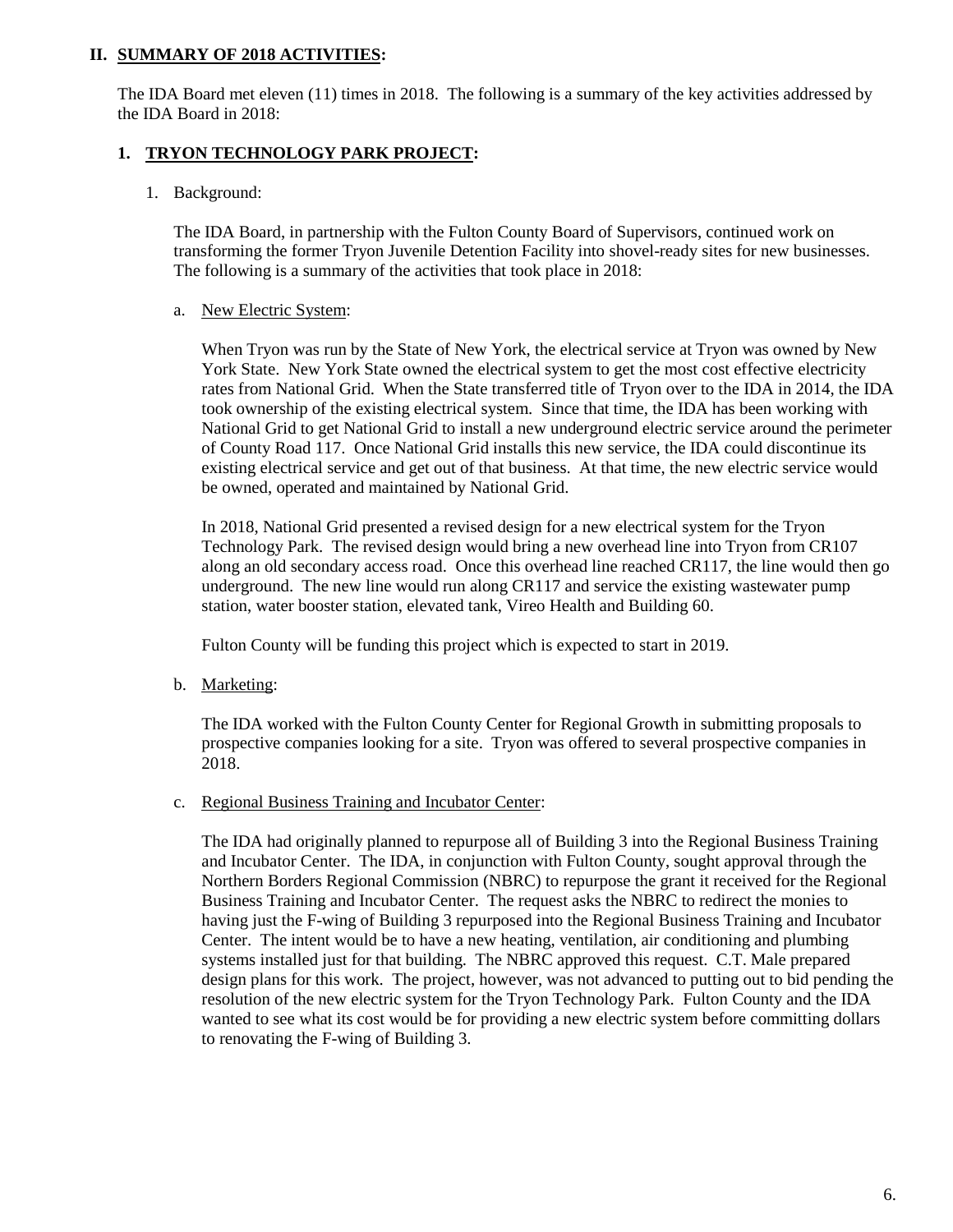### d. Follow-up to Site Selector's Visit:

Some of the suggestions offered by the three (3) corporate Site Selectors that visited Fulton County in September, 2017 were to:

- 1. Cut down trees so Site Selectors/Companies could see the land/sites.
- 2. Cut down underbrush and high grass in several areas.
- 3. Demolish more buildings.

In response to that input, in 2018, several initiatives were completed at Tryon:

- 1. Fulton County's Highway and Solid Waste Departments cut down many trees.
- 2. Fulton County's Soil and Water Conservation District pulled the stumps out of the ground from all trees cut.
- 3. Fulton County's Department of Solid Waste removed all the stumps pulled by the Soil and Water Conservation District.
- 4. The IDA hired a contractor to cut down a lot of underbrush and high grass in several areas.
- 5. The Board of Supervisors hired Dan's Hauling and Demo, Wynantskill, NY to:
	- a) Demolish the three (3) large dormitories.
	- b) Demolish three (3) Activities buildings.
	- c) Demolish one (1) Medical building.
	- d) Demolish one (1) small dormitory.

As a result of this work, the suggestions offered by the Corporate Site Selectors were completely addressed.

e. Vireo Health:

Vireo Health asked the IDA Board to approve a revised Site Plan for its facility at Tryon. The primary change was with respect to where their second greenhouse would be located. The IDA Board approved the revised Site Plan.

Vireo Health began work in 2018 on a second 20,000+/- SF greenhouse. This second greenhouse will be located adjacent to their existing greenhouse. It was discovered that an underground electric circuit that feeds the elevated water tank and Building 3 runs right under where this second greenhouse was to be constructed. This existing circuit is owned by the IDA. The IDA Board agreed to pay to have this circuit rerouted so it wouldn't impact the construction of Vireo's second greenhouse. This work was completed in October, 2018.

f. County Road 107/158 Intersection:

The Site Plan for the Tryon Technology Park identified reconstructing this intersection into a "T" intersection. In 2018, Fulton County's Department of Highways and Facilities began planning and design work for this project. The IDA Board went on record agreeing to provide Fulton County with whatever land it would need to complete the reconstruction of this intersection.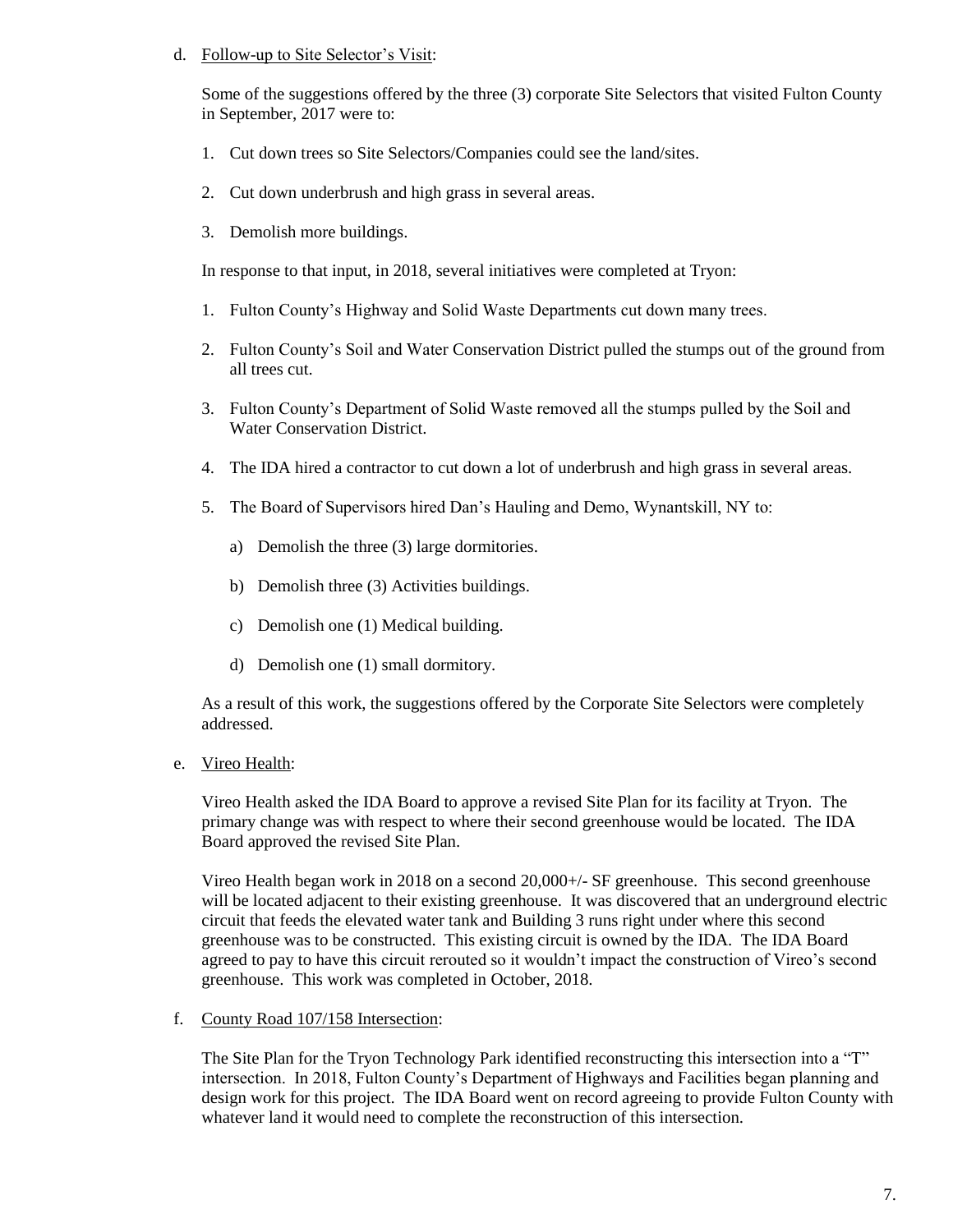# g. Other:

In 2018, the IDA Board approved the following items for Tryon:

- 1. Hired James Esper to cut grass.
- 2. Sold two (2) old sheds.
- 3. Sold an old antenna.
- 4. Lease lands to R & R Farms, Inc. to grow crops.

# **2. PIONEER WINDOWS EXPANSION PROJECT:**

In 2018, the IDA Board received a Project Application from Pioneer Windows Manufacturing Corporation to:

- Construct a 120,125+/- SF addition to its existing 160,500 SF manufacturing facility.
- Construct this addition on a 3.91-acre parcel adjacent to their existing facility.

The proposed project would create up to 75 new jobs and result in a total investment of over \$11 million.

The IDA Board initiated its review of this Project Application and held the required public hearing. It is anticipated that final approval of the Project Application will be granted in early 2019.

## **3. BENJAMIN MOORE EXPANSION PROJECT:**

In 2018, the IDA Board received a Project Application from Benjamin Moore to:

- Construct a 120,000+/- SF addition to their existing paint manufacturing facility.
- Construct the addition on their existing property.

The proposed project would create approximately 45 new jobs and result in a total investment of \$24+/ million.

The IDA Board initiated its review of this Project Application and held the required public hearing. Unfortunately, Benjamin Moore advised the IDA that the project had been put on hold.

# **4. CENTURY LINEN PROJECT:**

In 2018, the IDA learned that Century Linen had scrapped its plans to relocate its business into a vacant building at 123 Union Avenue Extension in the City of Johnstown. Century Linen had been advised by National Grid that National Grid's existing gas line could not supply the volume of gas at the pressures Century Linen needed. The cost to upgrade National Grid's line was too expensive for Century Linen.

# **5. SWANY:**

In 2018, Swamy filed a formal request with the IDA to terminate its Lease Agreement for the facility it occupies in the Crossroads Industrial Park. The IDA approved this request. The closing on this transaction was held on December 18, 2018.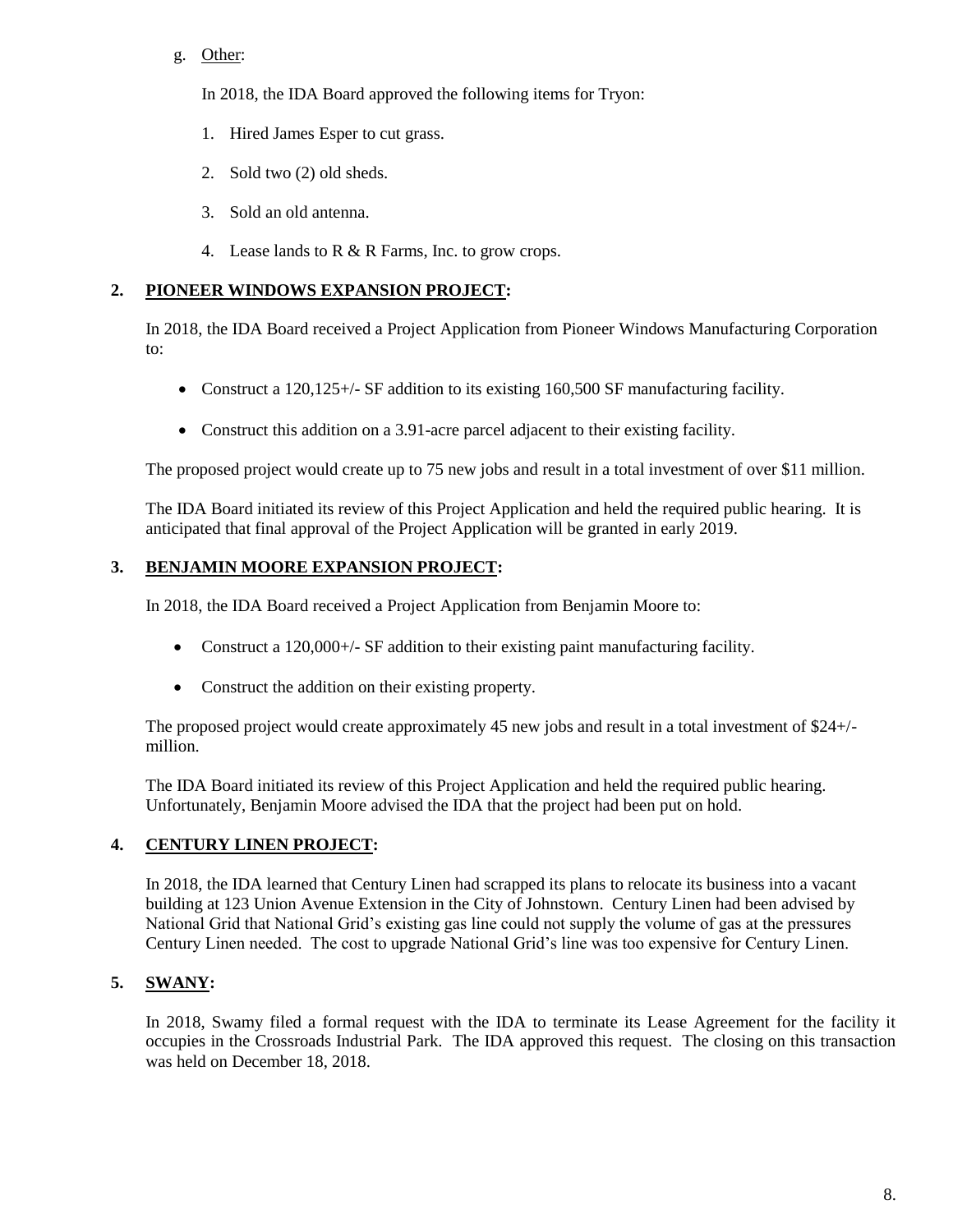# **6. REGIONAL BUSINESS PARK PROJECT:**

Work on the Regional Business Park Project continued in 2018. Under New York State's Municipal Annexation Law, a SEQR review must be conducted on a petition for annexation before the affected municipalities can vote on whether to approve or disapprove the proposed annexation. In 2017, the SEQR review process continued on this proposed annexation. As Lead Agency, the Town of Mohawk issued a Positive Declaration requiring the preparation of a Draft Environmental Impact Statement (DEIS). The Town of Mohawk declared Fulton County as a Project Sponsor and required the County to pay for and prepare the DEIS. Fulton County agreed to do so in partnership with Montgomery County and the City of Johnstown. Sterling Environmental was hired to prepare the DEIS. The DEIS was completed in November, 2018 and sent to the Town of Mohawk to review for completeness.

## **7. JOHNSTOWN RENEWABLES PROJECT:**

Construction of the Johnstown Renewables Project was halted in 2017 when the Project's primary investor passed away. The IDA has aggressively monitored the project and has had numerous communications with the company, the estate of the primary investor and others. The IDA is hopeful that the original project is completed or a new project is brought to the site.

# **8. FULTON COUNTY'S ECONOMIC DEVELOPMENT STRATEGY:**

In 2016, Fulton County hired River Street Planning & Development to prepare an Economic Development Strategy. This Strategy would serve as Fulton County's blueprint for economic development in the foreseeable future. The final Development Strategy was completed in the summer of 2018.

In the fall of 2018, the IDA Board reviewed the key recommendations identified in the final Economic Development Strategy (see attached). One component of the Economic Development Strategy was a Housing Strategy. The Housing Strategy used standard industry models to document the current and future demand for housing in Fulton County and specific locations within the County. This report will be key in attracting potential developers to invest into Fulton County because it documents a current and future need/demand for new housing.

Three (3) Primary Development Areas were identified where new housing could be developed. One of these Primary Development Areas is the Tryon Development Area. This Development Area contains approximately 100+/- acres and is located at the northern end of the Tryon property owned by the IDA. The IDA Board reviewed the following recommendations in the Housing Strategy for the Tryon Development Area:

- a. Fulton County should prepare a one-page "sell sheet" that focuses specifically on the market demand for executive-level housing. The sheet should include information on growth in households with incomes over \$100,000 and the lack of executive level housing in the County.
- b. Fulton County should market the residential plan in conjunction with the Technology Park as "Tryon Technology Park and Village." The vision for an upscale residential village adjacent to the Technology Park can help support tenant recruitment efforts for the Park. This, in turn, will help induce demand for housing in the village as new businesses move into the Park. The County should enhance the Tryon website to help promote and market the vision for Tryon as a business park and residential community. Erie Station Village and Erie Station Business Park in Henrietta, New York is a good example of this approach.
- c. Fulton County should focus on neighborhood-serving retail like a coffee house, bar or restaurant. Potential uses should be carefully designed to be contemporary and fresh to complement the housing in that development area that should be targeted to professionals and executives. In the near term, it is more feasible to recruit a small café or similar business to locate on the Tryon Campus. As housing is built, new retail development may become feasible in the "village" area.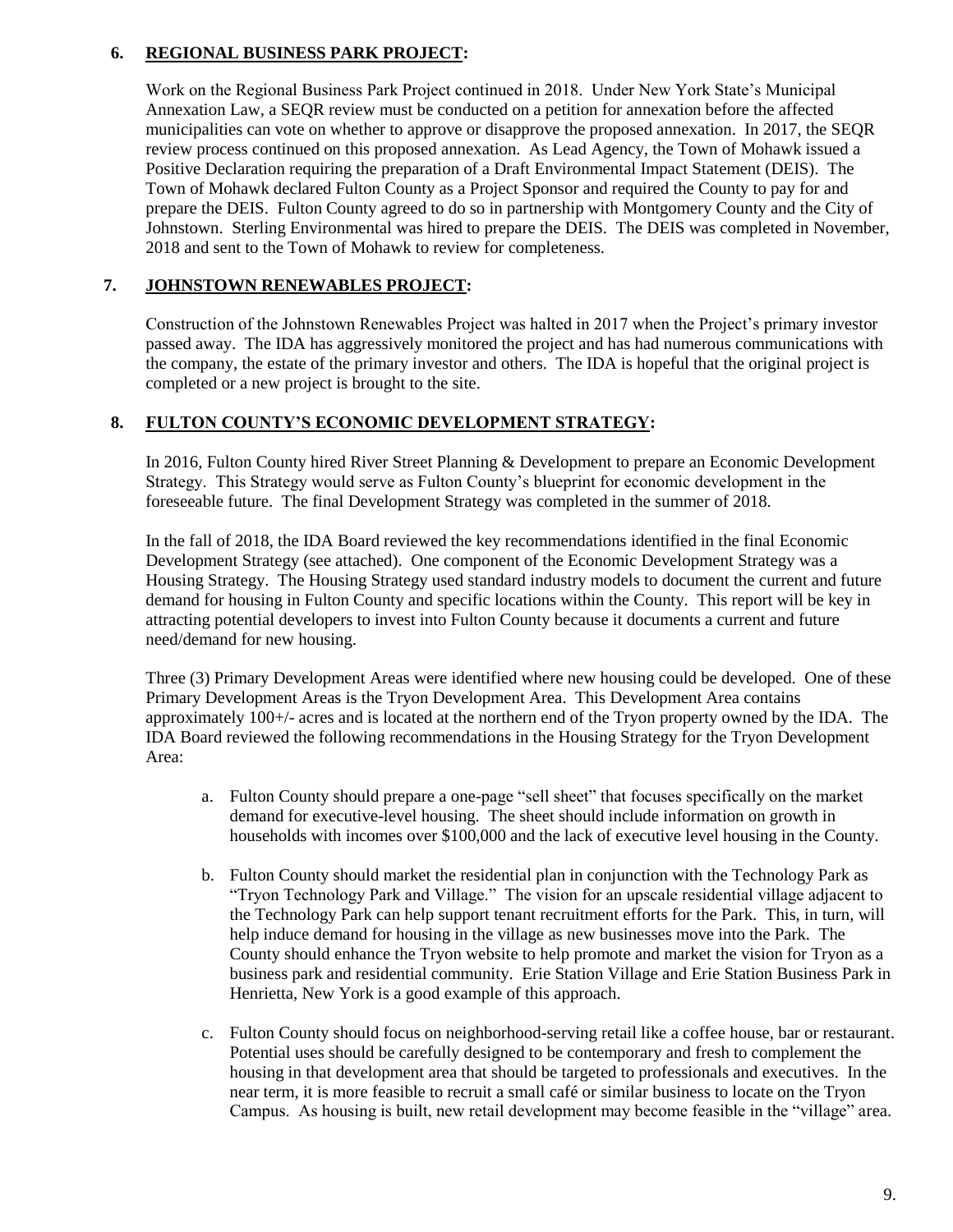d. Fulton County should consider partnering with a developer on a "Phase I" project. The type of housing envisioned in Tryon Village represents a largely unproven market, which may deter developers. The County should be prepared to engage in a partnership to entice a developer, such as putting in a small portion of the new road. The purpose of this will be to demonstrate a market for the types of homes included in the vision, which will attract additional private investment. Alternatively, it may demonstrate a need to shift the vision for Tryon Village, such as towards more workforce-level housing.

# **9. OTHER:**

In 2018, the IDA Board also took the following additional actions:

- 1. The Fulton County Sheriff's Department and NYS Police conducted training exercises at Tryon.
- 2. The IDA renewed its Gold Membership with the Fulton County Center for Regional Growth.
- 3. The IDA adopted new Investment and Sexual Harassment Policies.
- 4. The IDA Board adopted a 2019 Budget.
- 5. Two (2) IDA Board members, William Sullivan and Diana Putman, resigned. Two (2) new members, George Doherty and Jane Kelley, were appointed by the Board of Supervisors to the IDA Board.

The IDA Board appreciates the strong partnership it has with the Fulton County Board of Supervisors on the Tryon Technology Park and looks forward continuing and strengthening that partnership.

# **III. SUMMARY OF FINANCIAL RESULTS**

## **Table A-1**

### **Condensed Statements of Net Position**

|                                  | 2018 |           |    | 2017      | <b>Dollar Change</b><br>Increase/<br>(Decrease) |           |  |
|----------------------------------|------|-----------|----|-----------|-------------------------------------------------|-----------|--|
| <b>Assets</b>                    |      |           |    |           |                                                 |           |  |
| Current assets                   | \$   | 1,097,343 | \$ | 1,173,015 | \$                                              | (75, 672) |  |
| Development projects             |      | 3,153,037 |    | 3,153,037 |                                                 | $\theta$  |  |
| <b>Total Assets</b>              |      | 4,250,380 |    | 4,326,052 |                                                 | (75, 672) |  |
| <b>Liabilities</b>               |      |           |    |           |                                                 |           |  |
| <b>Current liabilities</b>       |      | 375,357   |    | 397,524   |                                                 | (22,167)  |  |
| Long-term debt                   |      | 514,708   |    | 514,708   |                                                 | 0         |  |
| <b>Total Liabilities</b>         |      | 890,065   |    | 912,232   |                                                 | (22, 167) |  |
| <b>Net Position</b>              |      |           |    |           |                                                 |           |  |
| Net investment in capital assets |      | 2,638,329 |    | 2,638,329 |                                                 | 0         |  |
| Unrestricted                     |      | 721,986   |    | 775,491   |                                                 | (53,505)  |  |
| <b>Total Net Position</b>        |      | 3,360,315 | S. | 3,413,820 | \$                                              | (53, 505) |  |

### **Changes in Net Position**

The IDA's revenue was \$73,512 (see Table A-2).

The total cost of all programs and services amounted to \$127,017 for 2018. The expenses are comprised predominantly of project development costs (30%), miscellaneous expense (31%) and professional fees (20%).

Net position for the year decreased by \$53,505.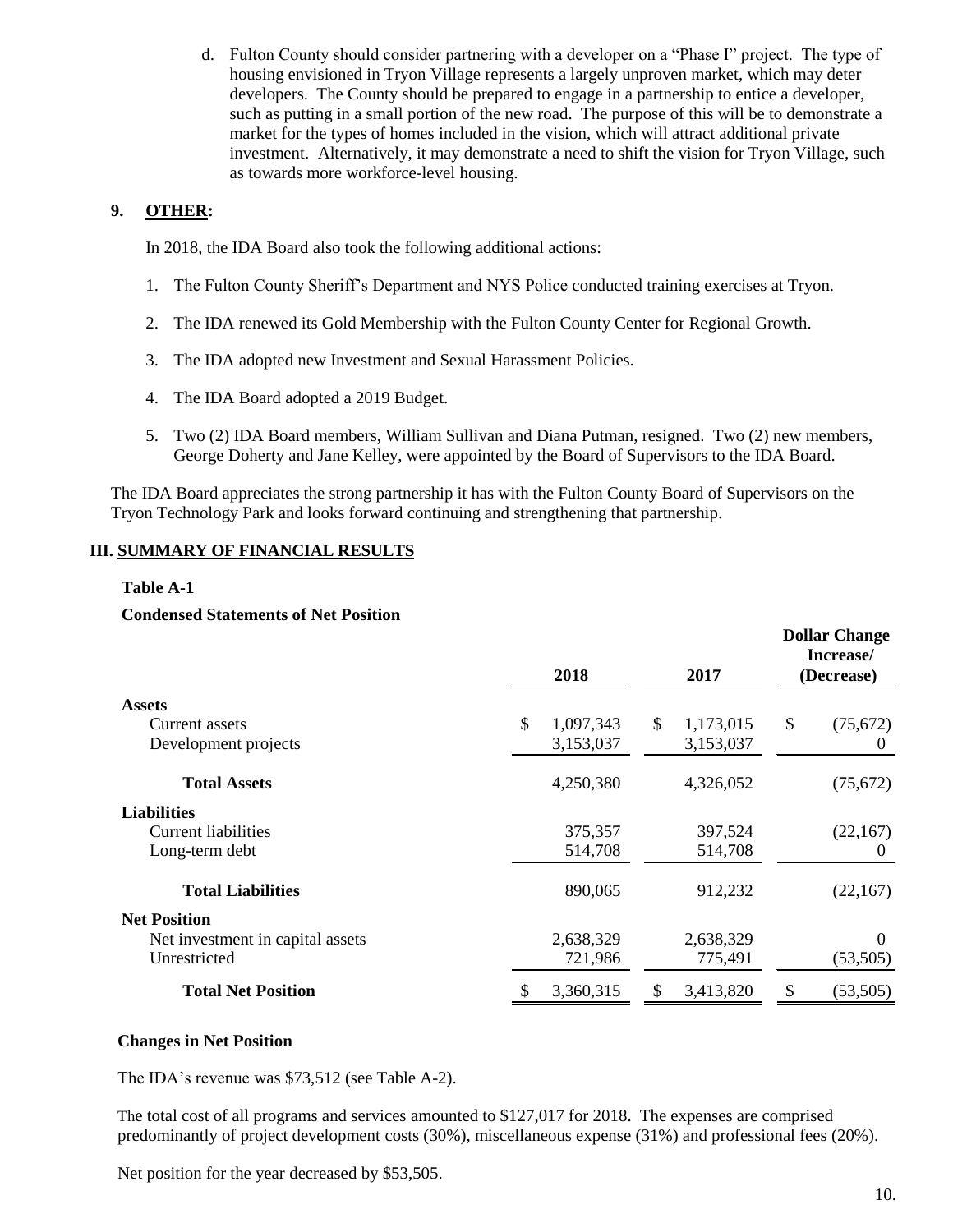### **Table A-2**

### **Changes in Net Position from Operating Results**

|                                            |    | 2018      | 2017 |           | <b>Dollar Change</b><br>Increase/<br>(Decrease) |          |
|--------------------------------------------|----|-----------|------|-----------|-------------------------------------------------|----------|
| <b>Revenues</b>                            |    |           |      |           |                                                 |          |
| <b>Program Revenues</b>                    |    |           |      |           |                                                 |          |
| Charges for services                       | \$ | 37,691    | \$   | 40,800    | \$                                              | (3,109)  |
| Grants and other program revenues          |    | 35,293    |      | 8,500     |                                                 | 26,793   |
| <b>General Revenues</b>                    |    |           |      |           |                                                 |          |
| Interest income                            |    | 528       |      | 398       |                                                 | 130      |
| Miscellaneous revenue                      |    | $\theta$  |      | 1,961     |                                                 | (1,961)  |
| <b>Total Revenues</b>                      |    | 73,512    |      | 51,659    |                                                 | 21,853   |
| <b>Expenses</b>                            |    |           |      |           |                                                 |          |
| Development project costs                  |    | 38,620    |      | 61,381    |                                                 | (22,761) |
| Miscellaneous expense                      |    | 39,214    |      | 4,013     |                                                 | 35,201   |
| Salaries and benefits                      |    | 22,369    |      | 22,363    |                                                 | 6        |
| Meetings and conferences                   |    | 610       |      | 643       |                                                 | (33)     |
| Memberships                                |    | 750       |      | 1,750     |                                                 | (1,000)  |
| Professional fees                          |    | 25,454    |      | 23,407    |                                                 | 2,047    |
| <b>Total Expenses</b>                      |    | 127,017   |      | 113,557   |                                                 | 13,460   |
| (Decrease) in Net Position from Operations | S  | (53, 505) | \$   | (61, 898) | \$                                              | 8,393    |

# **A. LONG-TERM DEBT:**

As of December 31, 2018, the IDA had \$514,708 in long-term debt outstanding. More detailed information about the IDA's long-term debt is included in the notes to basic financial statements.

### **Table A-3**

# **Outstanding Long-Term Debt**

|                                                       | 2018 |         | 2017    |
|-------------------------------------------------------|------|---------|---------|
| City of Gloversville                                  | S    | 150,267 | 150,267 |
| <b>Board of Water Commissioners</b>                   |      | 89,124  | 89,124  |
| <b>Community Development Agency</b>                   |      | 74,961  | 74,961  |
| Promote Gloversville Development Agency               |      | 50,089  | 50,089  |
| <b>Fulton County Economic Development Corporation</b> |      | 150,267 | 150,267 |
| <b>TOTALS</b>                                         |      | 514,708 | 514,708 |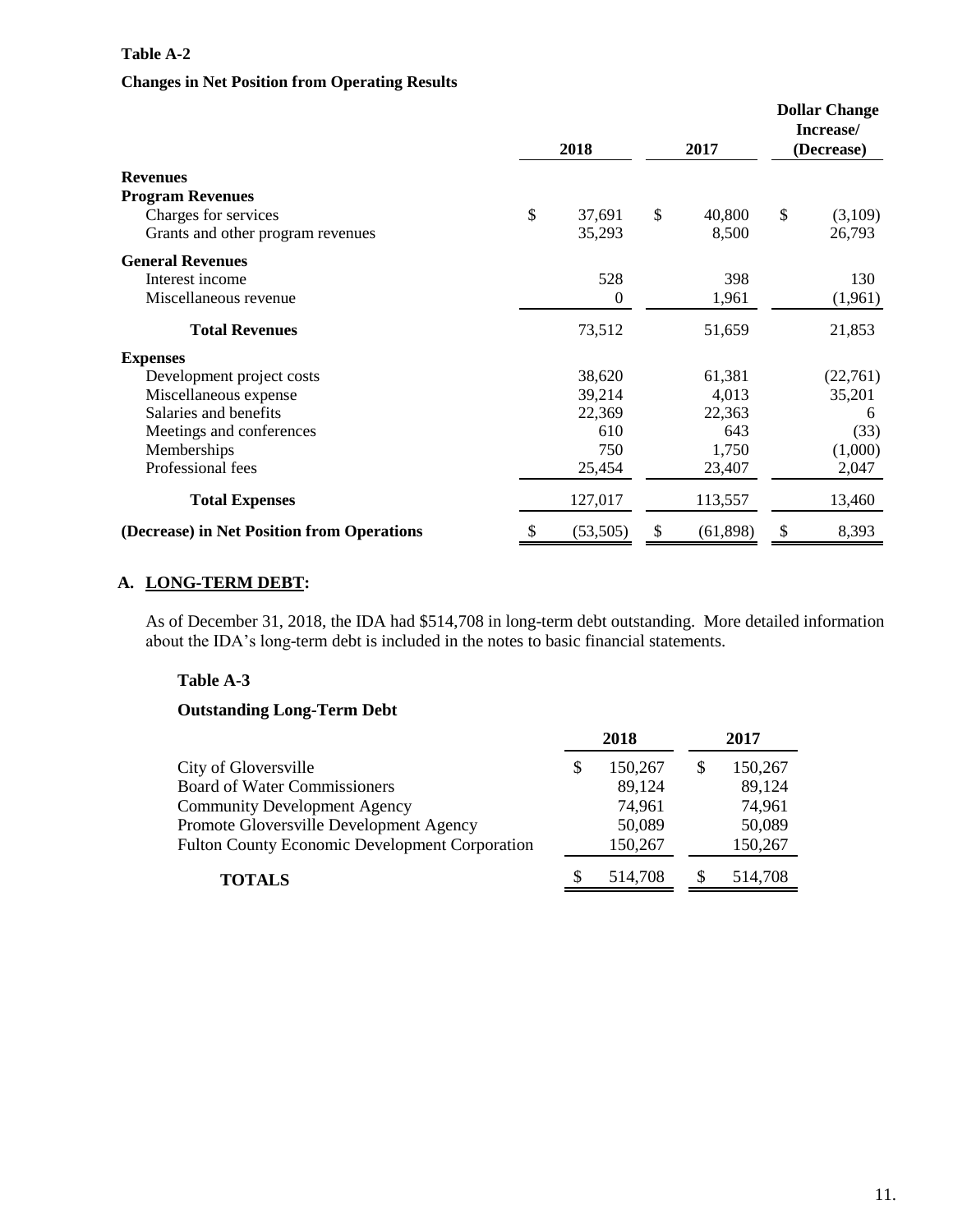# **IV. PAYMENT IN LIEU OF TAX AGREEMENTS (PILOTS)**

### **A. Background**

As of December 31, 2018, the IDA had three (3) active PILOT Agreements as shown below:

| Owner | <b>Lessee</b> | <b>Address</b>              | Occupant   |
|-------|---------------|-----------------------------|------------|
| IDA   | CG Roxane     | 1 Old Sweet Road, Johnstown | CG Roxane  |
| IDA   | Johnstown     | Enterprise Drive, Johnstown | Johnstown  |
|       | Renewables    |                             | Renewables |

### **B. Project Structure**

In most projects, the IDA "owns" the real property, machinery and equipment and leases them to a Lessee. The Lessee, in turn, subleases the real property and machinery and equipment to a business:



At the end of the lease term, ownership of the real property, machinery and equipment is transferred from the IDA to either the Lessee or Tenant. Once title is transferred, the real property becomes fully taxable.

### **V. CONCLUSION**

The Fulton County IDA looks forward to 2019 with the hope and expectation of positive economic development initiatives being undertaken.

### **VI. CONTACTING THE IDA'S FINANCIAL MANAGEMENT**

If you have questions about this report or need additional financial information, please contact:

Fulton County Industrial Development Agency 1 East Montgomery Street Johnstown, NY 12095 Phone: 518-736-5660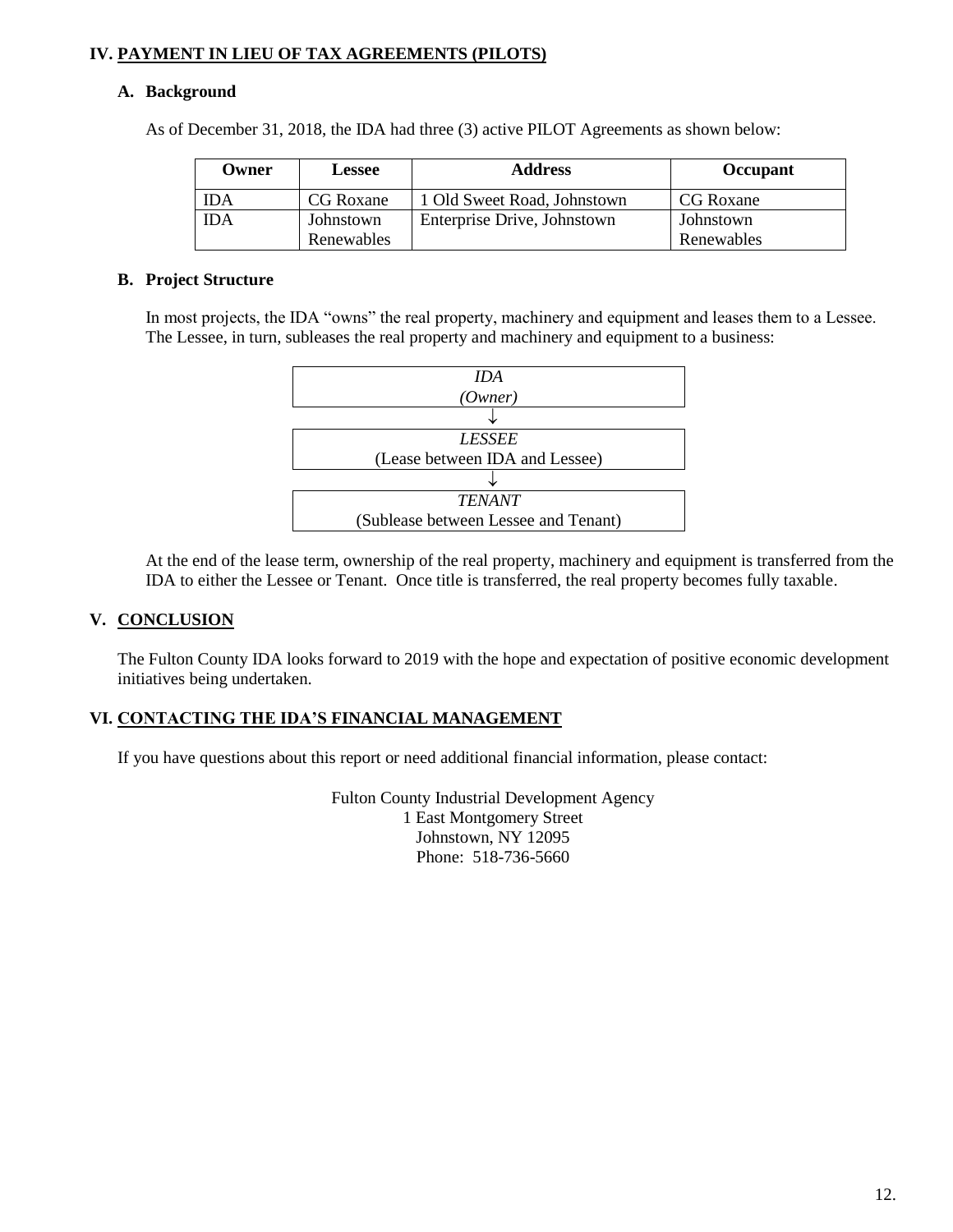# **STATEMENT OF NET POSITION**

# **DECEMBER 31, 2018**

# **ASSETS**

| <b>CURRENT ASSETS:</b>           |                 |
|----------------------------------|-----------------|
| Cash in bank                     | \$<br>721,986   |
| Cash - restricted                | 375,357         |
| <b>Total current assets</b>      | 1,097,343       |
| DEVELOPMENT PROJECTS             | 3,153,037       |
| <b>TOTAL ASSETS</b>              | 4,250,380       |
| <b>LIABILITIES</b>               |                 |
| <b>CURRENT LIABILITIES:</b>      |                 |
| Due to City of Johnstown         | 375,357         |
| <b>Total current liabilities</b> | 375,357         |
| <b>LONG-TERM DEBT</b>            | 514,708         |
| <b>TOTAL LIABILITIES</b>         | 890,065         |
| <b>NET POSITION</b>              |                 |
| Net investment in capital assets | 2,638,329       |
| Unrestricted                     | 721,986         |
| <b>TOTAL NET POSITION</b>        | 3,360,315<br>\$ |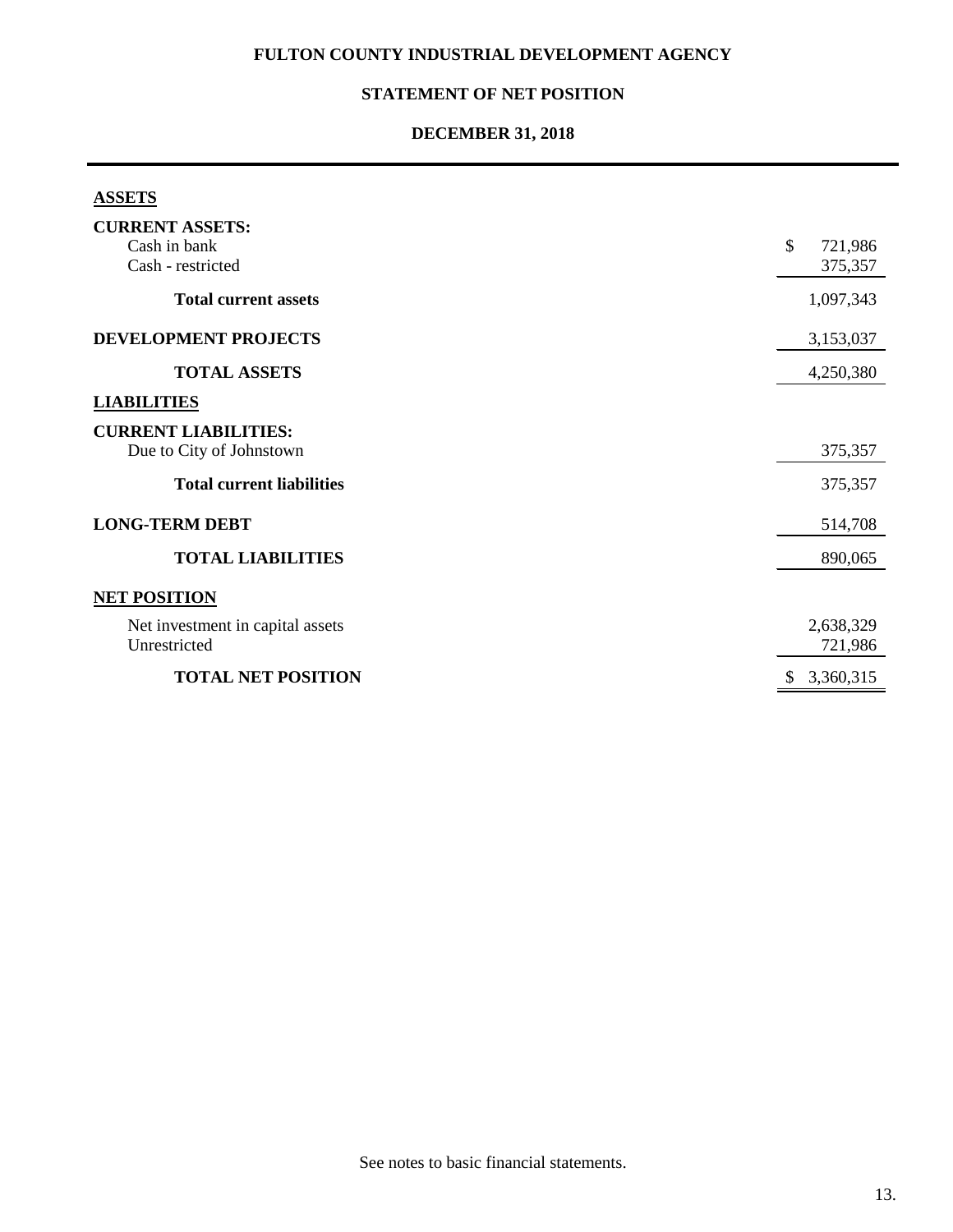# **STATEMENT OF ACTIVITIES**

# **YEAR ENDED DECEMBER 31, 2018**

|                                               |    |                 |               | <b>Program Revenue</b>         |                                                                                  |              |                                          |
|-----------------------------------------------|----|-----------------|---------------|--------------------------------|----------------------------------------------------------------------------------|--------------|------------------------------------------|
|                                               |    | <b>Expenses</b> |               | <b>Charges</b><br>for Services | <b>Operating</b><br><b>Grants</b> and<br><b>Other Program</b><br><b>Revenues</b> |              | <b>Changes in</b><br><b>Net Position</b> |
| <b>FUNCTION/PROGRAMS</b>                      |    |                 |               |                                |                                                                                  |              |                                          |
| Development projects                          | \$ | 38,620          | $\mathcal{S}$ | $\theta$                       | \$<br>(35,293)                                                                   | $\mathbb{S}$ | (3,327)                                  |
| Miscellaneous expense                         |    | 39,214          |               | 0                              | O                                                                                |              | (39,214)                                 |
| Meetings and conferences                      |    | 610             |               | 0                              | $\theta$                                                                         |              | (610)                                    |
| Memberships                                   |    | 750             |               |                                | $\Omega$                                                                         |              | (750)                                    |
| Professional fees                             |    | 25,454          |               | (37,691)                       | $\overline{0}$                                                                   |              | 12,237                                   |
| Salaries and benefits                         |    | 22,369          |               | $\theta$                       | $\boldsymbol{0}$                                                                 |              | (22,369)                                 |
| <b>Total function/programs</b>                |    | 127,017         | \$            | (37,691)                       | \$<br>(35,293)                                                                   |              | (54, 033)                                |
| <b>GENERAL REVENUE</b><br>Interest income     |    |                 |               |                                |                                                                                  |              | 528                                      |
| <b>CHANGE IN NET POSITION</b>                 |    |                 |               |                                |                                                                                  |              | (53,505)                                 |
| <b>TOTAL NET POSITION - BEGINNING OF YEAR</b> |    |                 |               |                                |                                                                                  | 3,413,820    |                                          |
| <b>TOTAL NET POSITION - END OF YEAR</b>       |    |                 |               |                                |                                                                                  |              | \$3,360,315                              |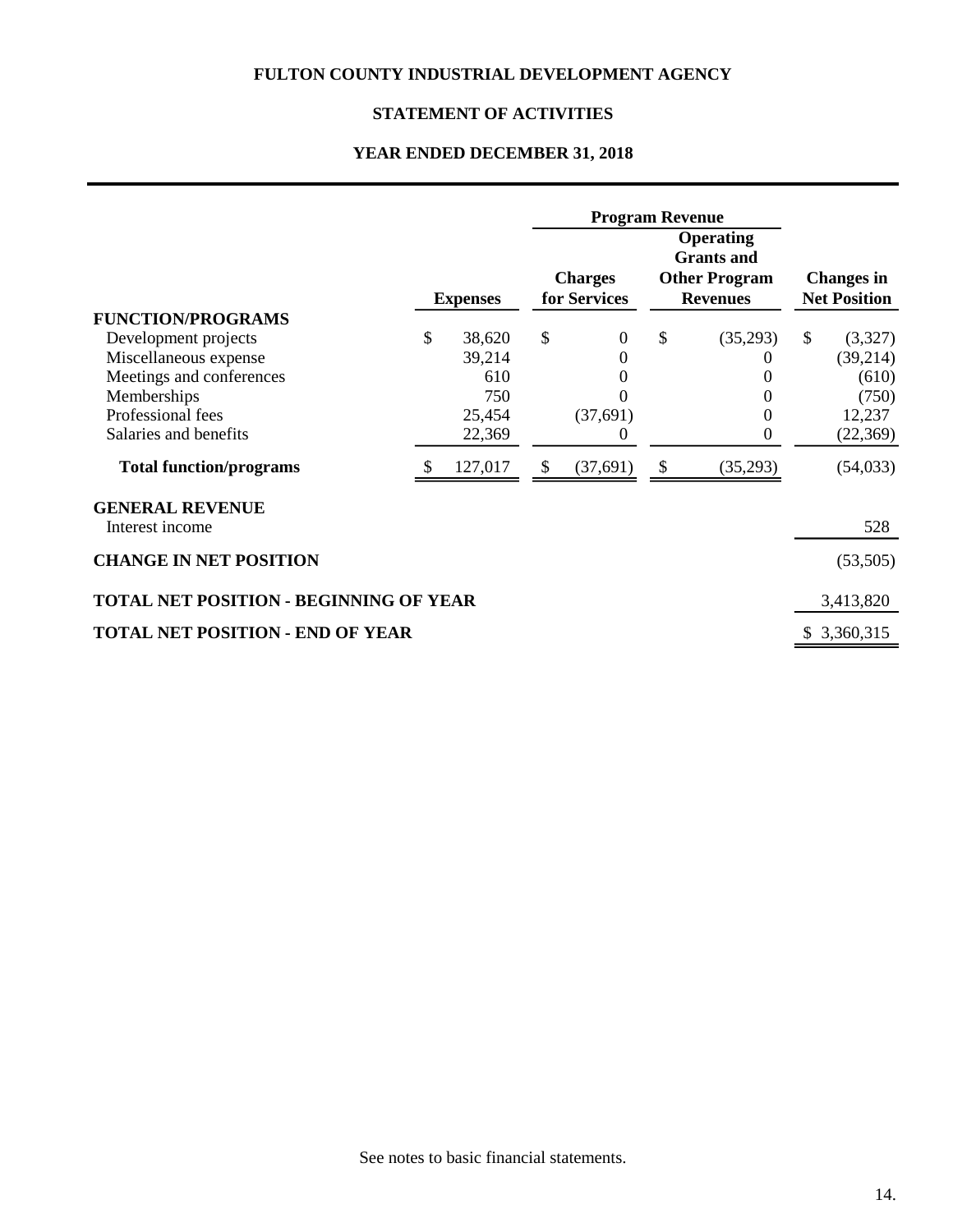# **STATEMENT OF CASH FLOWS**

# **YEAR ENDED DECEMBER 31, 2018**

| CASH FLOWS (USED) BY OPERATING ACTIVITIES:                                |                |
|---------------------------------------------------------------------------|----------------|
| Expenses in excess of revenues                                            | \$<br>(53,505) |
| Adjustments to convert to cash:<br>(Decrease) in due to City of Johnstown | (22,167)       |
| Net cash (used) by operating activities                                   | (75, 672)      |
| <b>NET (DECREASE) IN CASH</b>                                             | (75,672)       |
| <b>CASH - BEGINNING OF YEAR</b>                                           | 1,173,015      |
| <b>CASH - END OF YEAR</b>                                                 | 1,097,343      |

See notes to basic financial statements.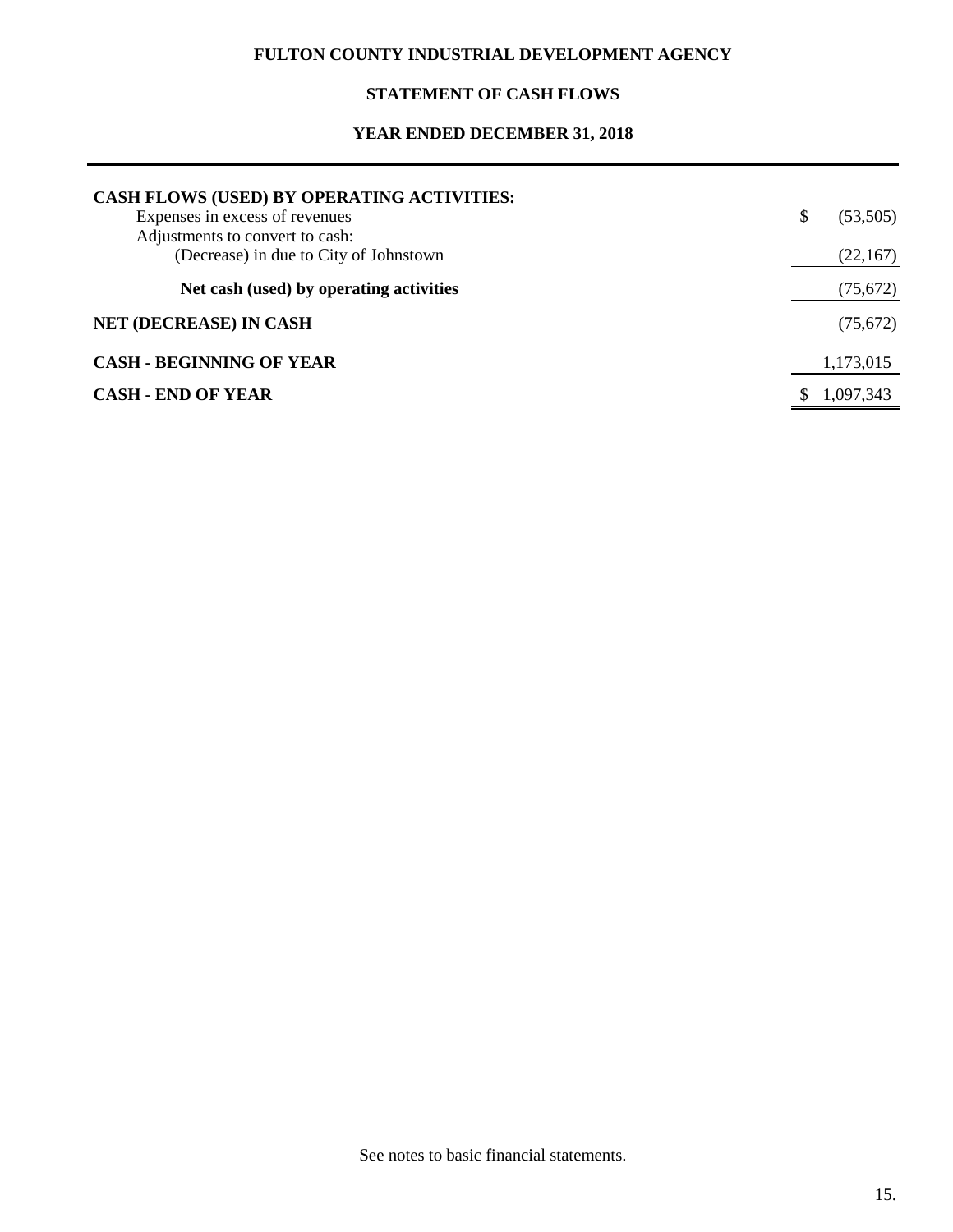# **NOTES TO BASIC FINANCIAL STATEMENTS**

#### **DECEMBER 31, 2018**

### **NOTE 1** – **SUMMARY OF SIGNIFICANT ACCOUNTING POLICIES**

The financial statements of the Fulton County Industrial Development Agency (Agency) have been prepared in conformity with U.S. generally accepted accounting principles. Significant accounting policies are:

### **Organization**

The Agency is an Industrial Development Agency duly established under Title 1 of Article 18-A of the General Municipal Law of the State of New York, as amended, and Chapter 665, Section 895C, of the Laws of 1970 of the state and is a public benefit corporation of the state.

The Agency was formed for the purpose of encouraging economic growth in the County of Fulton. The Agency is exempt from federal, state and local income taxes. The Agency, although established by the Fulton County Board of Supervisors, is a separate entity and operates independently of the County of Fulton.

#### **Basis of Accounting**

The Agency is required by New York State to maintain its books on the accrual basis of accounting.

#### **Budgetary Accounting**

In accordance with Section 861 of the General Municipal Law, the Agency prepares and adopts annual budgets.

#### **Use of Estimates**

The preparation of financial statements in conformity with generally accepted accounting principles requires management to make certain estimates and assumptions. Those estimates and assumptions may affect the reported amounts of assets and liabilities, the disclosure of contingent assets and liabilities and the reported revenues and expenses. Actual results could differ from those estimates.

### **Advertising Costs**

The Agency's advertising costs are expensed as incurred. There was no advertising expense for the year ended December 31, 2018.

#### **Fair Value of Financial Instruments**

Unless otherwise indicated, the fair values of all reported assets and liabilities which represent financial instruments (none of which are held for trading purposes) approximate the carrying values of such amounts.

#### **Cash and Cash Equivalents**

For purposes of the statement of cash flows, management considers all investment instruments purchased with a maturity of three months or less to be cash equivalents.

### **Development Project Assets**

Development project assets, consisting of land and site improvements acquired by the Agency, are stated at cost (or estimated historical cost) and include interest capitalized during construction where applicable. Contributed assets are recorded at fair market value at the date received. Major additions and betterments are capitalized, while maintenance and repairs which do not appreciably extend the useful lives of the related assets are charged to expense as incurred. There are no reversionary interests by the grantor in the assets (see also Notes 2 and 4 following).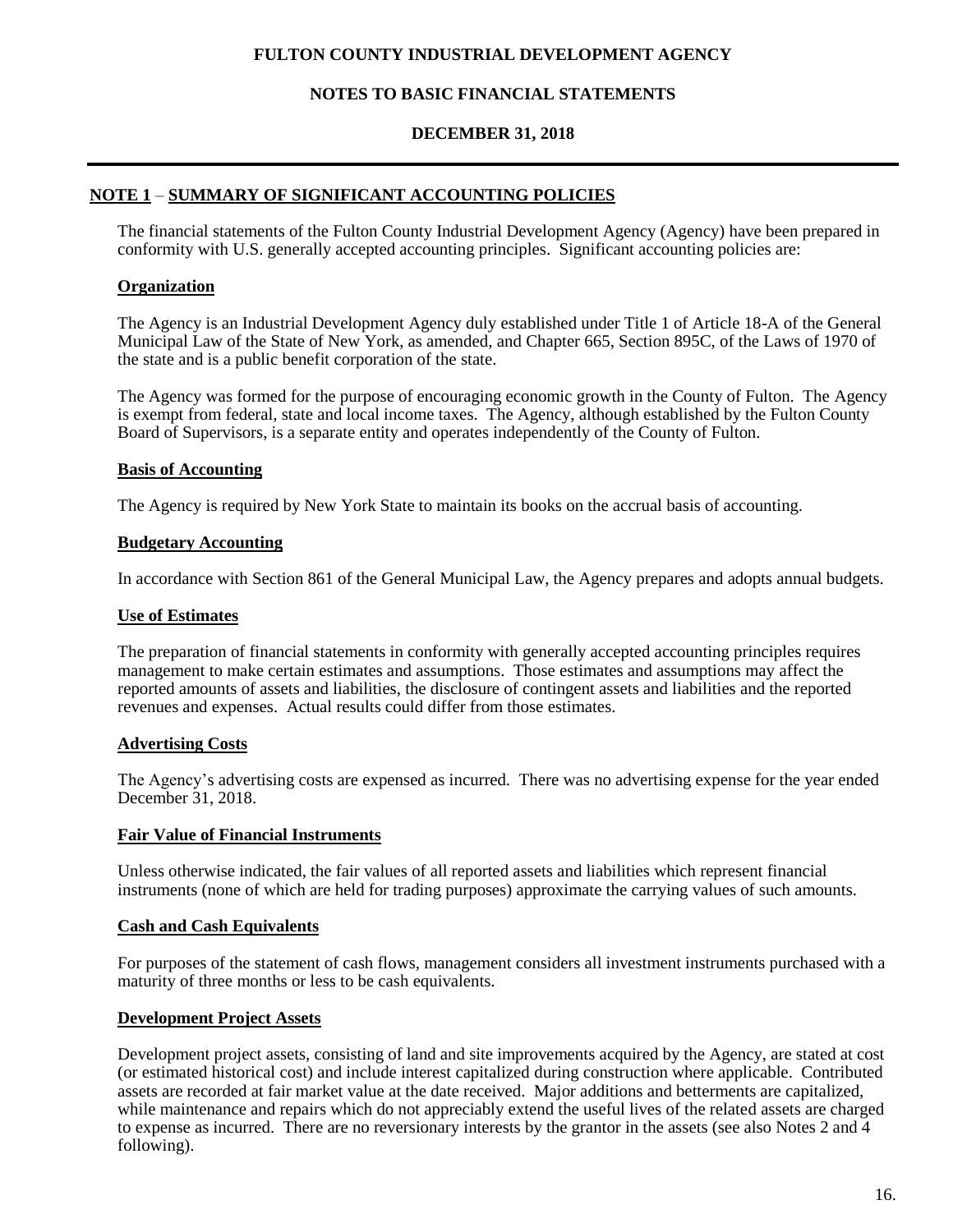### **NOTES TO BASIC FINANCIAL STATEMENTS**

#### **DECEMBER 31, 2018**

# **NOTE 1** – **SUMMARY OF SIGNIFICANT ACCOUNTING POLICIES** – **(CONTINUED)**

#### **Lot Sales**

Certain lot sales are capitalized lease purchase agreements. The leases are structured to receive full payment at lease inception and are recorded as sales by the Agency at that time. Other lot sales are direct sales in which title to the property transfers to the purchaser. There were no lot sales in 2018.

#### **NOTE 2 – CASH – RESTRICTED/DUE TO CITY OF JOHNSTOWN**

A. The Agency entered into an agreement with the City of Johnstown whereby the Agency is to develop the Johnstown Industrial Park (Park). The City of Johnstown (City) conveyed title to 175 acres of land to the Agency pursuant to Local Law No. 2 of 1989.

The Agency is to develop, operate and manage the Park. All revenues generated from the lot sales in the Park are to be allocated between the City and the Agency as follows:

- 1. Seven percent of gross revenues are to be retained by the Agency for administrative costs.
- 2. Of the remaining balance:
	- a. Fifty percent shall be paid to the City; and
	- b. Fifty percent shall be retained by the Agency and deposited in an interest-bearing account dedicated solely for the use in future industrial and economic development-type projects within the City, or outside the City with their approval.
- B. Restricted cash balances at December 31, 2018, are as follows:

City of Johnstown (a. above) \$ 375,357

C. During the year the Agency received requests from the City of Johnstown for the Regional Business Park. The total amount paid to the City was \$22,357.

### **NOTE 3 – DEVELOPMENT PROJECTS**

The Agency's development projects at December 31, 2018, are as follows:

| Crossroads Industrial Park    | 120,000     |
|-------------------------------|-------------|
| Crossroads Business Park      | 1,925,000   |
| Johnstown Industrial Park     | 305.629     |
| Tryon Technology Park         | 797,108     |
| <b>Regional Business Park</b> | 5,300       |
| <b>TOTAL</b>                  | \$3,153,037 |

The development projects consist of land acquisition costs and site improvements; i.e., roads, water and sewer lines and landscaping.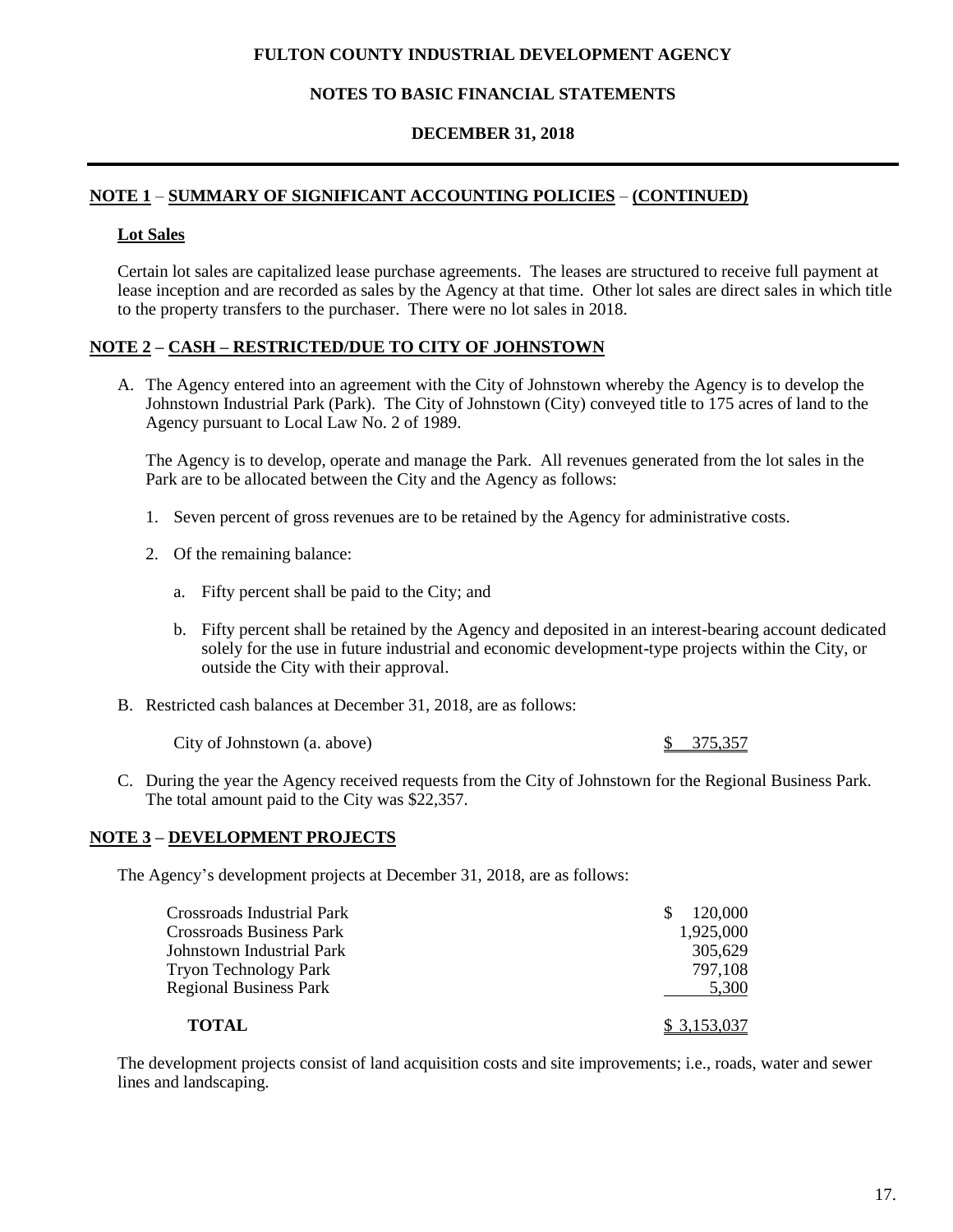# **NOTES TO BASIC FINANCIAL STATEMENTS**

### **DECEMBER 31, 2018**

### **NOTE 4 – LONG-TERM DEBT**

As part of the Crossroads Business Park project, the Agency entered into an agreement with five local governmental and nonprofit entities. Each entity, including the Agency, provided funds necessary to meet the \$665,000 local match requirement of the EDA grant. The agreement provides that the Agency retain the first \$100,000 received for sale of lots of the Crossroads Business Park. Thereafter, the Agency, after deducting an administrative fee and any other customary sale or lease expenses, shall repay the project participants (including the Agency) at the percent of participation that each entity provided to the total \$665,000 local match.

Interest was accrued at 5½% on the unpaid balances for a maximum of seven years (ending in 2005). Therefore, for the year ended December 31, 2018, interest expense totaled \$-0-.

This balance is comprised of amounts due to the following entities:

| City of Gloversville                                  | S. | 150.267 |
|-------------------------------------------------------|----|---------|
| <b>Board of Water Commissioners</b>                   |    | 89,124  |
| <b>Community Development Agency</b>                   |    | 74,961  |
| Promote Gloversville Development Agency               |    | 50,089  |
| <b>Fulton County Economic Development Corporation</b> |    | 150,267 |
| <b>TOTAL</b>                                          |    | 514,708 |

### **NOTE 5 – FAIR VALUE MEASUREMENTS**

As required by FASB ASC, *Fair Value Measurement,* the Agency is required to value investment and debt securities based on the valuation measurement techniques and hierarchy established by the FASB ASC.

There are three general valuation techniques that may be used to measure fair value, as described below:

- A) Market approach Uses prices and other relevant information generated by market transactions involving identical or comparable assets or liabilities. Prices may be indicated by pricing guides, sales transactions, market trades or other sources.
- B) Cost approach Based on the amount that currently would be required to replace the service capacity of an asset (replacement cost); and
- C) Income approach Uses valuation techniques to convert future amounts to a single present amount based on current market expectations about the future amounts (includes present value techniques and option-pricing models). Net present value is an income approach where a stream of expected cash flows is discounted at an appropriate market interest rate.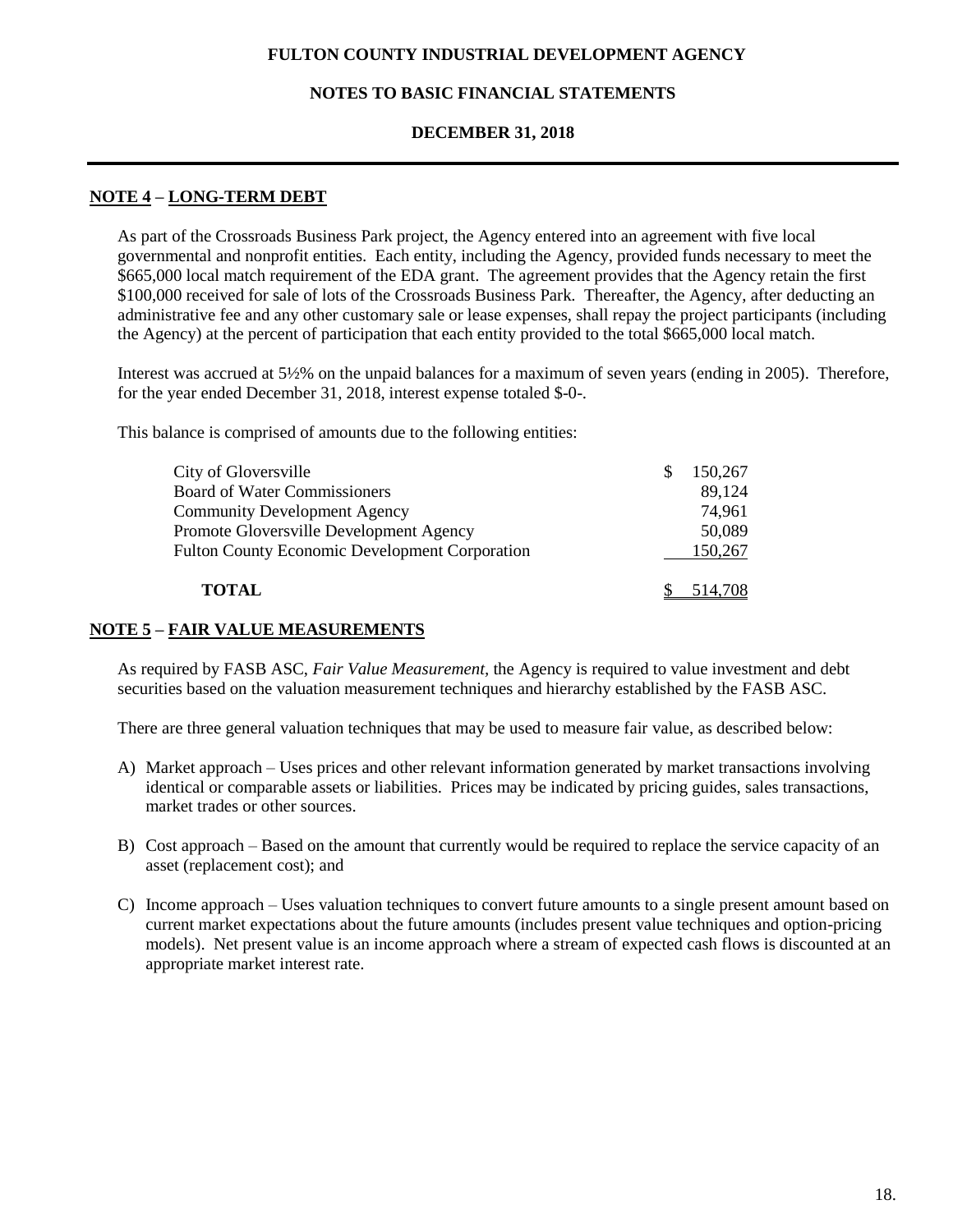# **NOTES TO BASIC FINANCIAL STATEMENTS**

### **DECEMBER 31, 2018**

# **NOTE 5 – FAIR VALUE MEASUREMENTS – (CONTINUED)**

Fair values of assets and liabilities measured on a recurring basis at December 31, 2018, are as follows:

|  |  | <b>Fair Value Measurements Using</b> |  |
|--|--|--------------------------------------|--|
|--|--|--------------------------------------|--|

|                          | <b>Fair Value</b> |         | <b>Quoted Prices</b><br>in Active<br><b>Markets</b> for<br><b>Identical</b><br><b>Assets/Liabilities</b><br>(Level 1) |                | <b>Significant</b><br><b>Other</b><br><b>Observable</b><br><b>Inputs</b><br>(Level 2) |         | <b>Significant</b><br>Unobservable<br><b>Inputs</b><br>(Level 3) |          |
|--------------------------|-------------------|---------|-----------------------------------------------------------------------------------------------------------------------|----------------|---------------------------------------------------------------------------------------|---------|------------------------------------------------------------------|----------|
| <b>December 31, 2018</b> |                   |         |                                                                                                                       |                |                                                                                       |         |                                                                  |          |
| Long-term debt           | \$                | 514,708 | \$                                                                                                                    | $\overline{0}$ | \$                                                                                    | 514,708 | \$                                                               | $\theta$ |

## **NOTE 6 – INDUSTRIAL REVENUE BOND AND NOTE TRANSACTIONS**

Certain industrial development revenue bonds and notes issued by the Agency are secured by property which is leased to companies and is retired by lease payments. The bonds and notes are not obligations of the Agency or the state. The Agency does not record the assets or liabilities resulting from completed bond and note issues in its accounts since its primary function is to arrange the financing between the borrowing companies and the bond and note holders and funds arising there from are controlled by trustees or banks acting as fiscal agents. For providing this service, the Agency receives bond administration fees from the borrowing companies. Such administrative fee income is recognized immediately upon issuance of bonds and notes. At December 31, 2018, the original issue value of bonds issued aggregated \$5,450,000 and the outstanding balance was \$1,697,093. Refer to the Schedule of Industrial Development Revenue Bonds on page 21.

### **NOTE 7 – INVESTMENTS**

The Agency's investment policies are governed by state statutes. Agency monies must be deposited in Federal Deposit Insurance Corporation (FDIC) insured commercial banks or trust companies located within the state. The Agency is authorized to use demand accounts and certificates of deposit. Permissible investments include obligations of the U.S. Treasury and obligations of New York State or its localities.

Collateral is required for demand deposits and certificates of deposit at 100% of all deposits not covered by federal deposit insurance. Obligations that may be pledged as collateral are obligations of the United States Government and its agencies and obligations of any state and its municipalities and school districts.

At December 31, 2018, all deposits are fully collateralized.

# **NOTE 8 – SUBSEQUENT EVENTS**

The Agency has evaluated subsequent events through the issuance date of the report. None were considered material to the issued financial statements.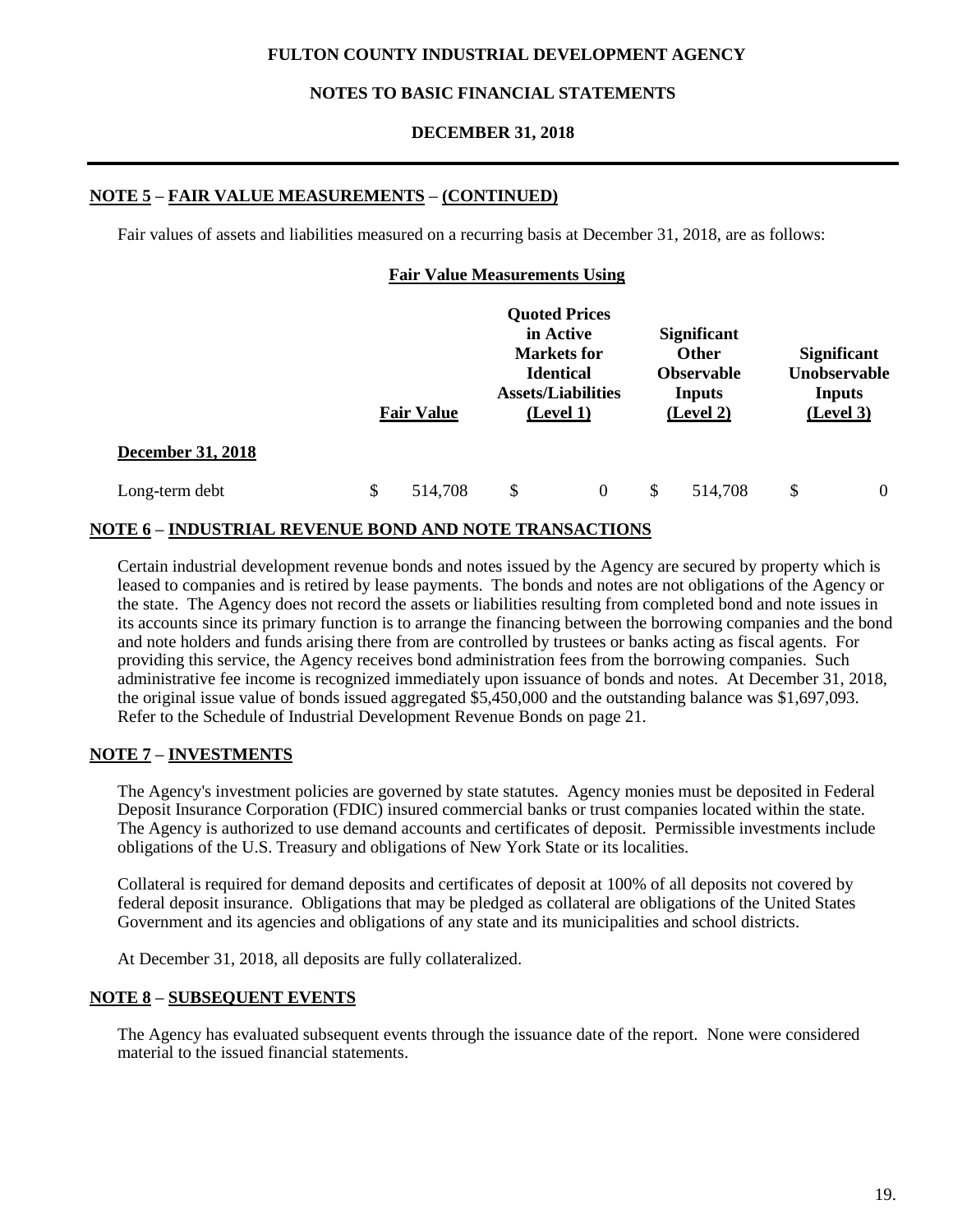

### **INDEPENDENT AUDITORS' REPORT ON INTERNAL CONTROL OVER FINANCIAL REPORTING AND ON COMPLIANCE AND OTHER MATTERS BASED ON AN AUDIT OF FINANCIAL STATEMENTS PERFORMED IN ACCORDANCE WITH** *GOVERNMENT AUDITING STANDARDS*

To the Chairperson and Board of the Fulton County Industrial Development Agency Johnstown, New York

We have audited, in accordance with the auditing standards generally accepted in the United States of America and the standards applicable to financial audits contained in *Government Auditing Standards* issued by the Comptroller General of the United States, the financial statements of Fulton County Industrial Development Agency, a public benefit corporation, as of and for the year ended December 31, 2018, and the related notes to the financial statements, which collectively comprise the Agency's basic financial statements, and have issued our report thereon dated March 19, 2019.

### **Internal Control Over Financial Reporting**

In planning and performing our audit of the financial statements, we considered Fulton County Industrial Development Agency's internal control over financial reporting (internal control) to determine the audit procedures that are appropriate in the circumstances for the purpose of expressing our opinions on the financial statements, but not for the purpose of expressing an opinion on the effectiveness of the Fulton County Industrial Development Agency's internal control. Accordingly, we do not express an opinion on the effectiveness of the Fulton County Industrial Development Agency's internal control.

A *deficiency in internal control* exists when the design or operation of a control does not allow management or employees, in the normal course of performing their assigned functions, to prevent, or detect and correct, misstatements on a timely basis. A *material weakness* is a deficiency, or a combination of deficiencies, in internal control, such that there is a reasonable possibility that a material misstatement of the Agency's financial statements will not be prevented, or detected and corrected on a timely basis. A *significant deficiency* is a deficiency, or a combination of deficiencies, in internal control that is less severe than a material weakness, yet important enough to merit attention by those charge with governance.

Our consideration of internal control was for the limited purpose described in the first paragraph of this section and was not designed to identify all deficiencies in internal control that might be material weaknesses or significant deficiencies. Given these limitations, during our audit we did not identify any deficiencies in internal control that we consider to be material weaknesses. However, material weaknesses may exist that have not been identified.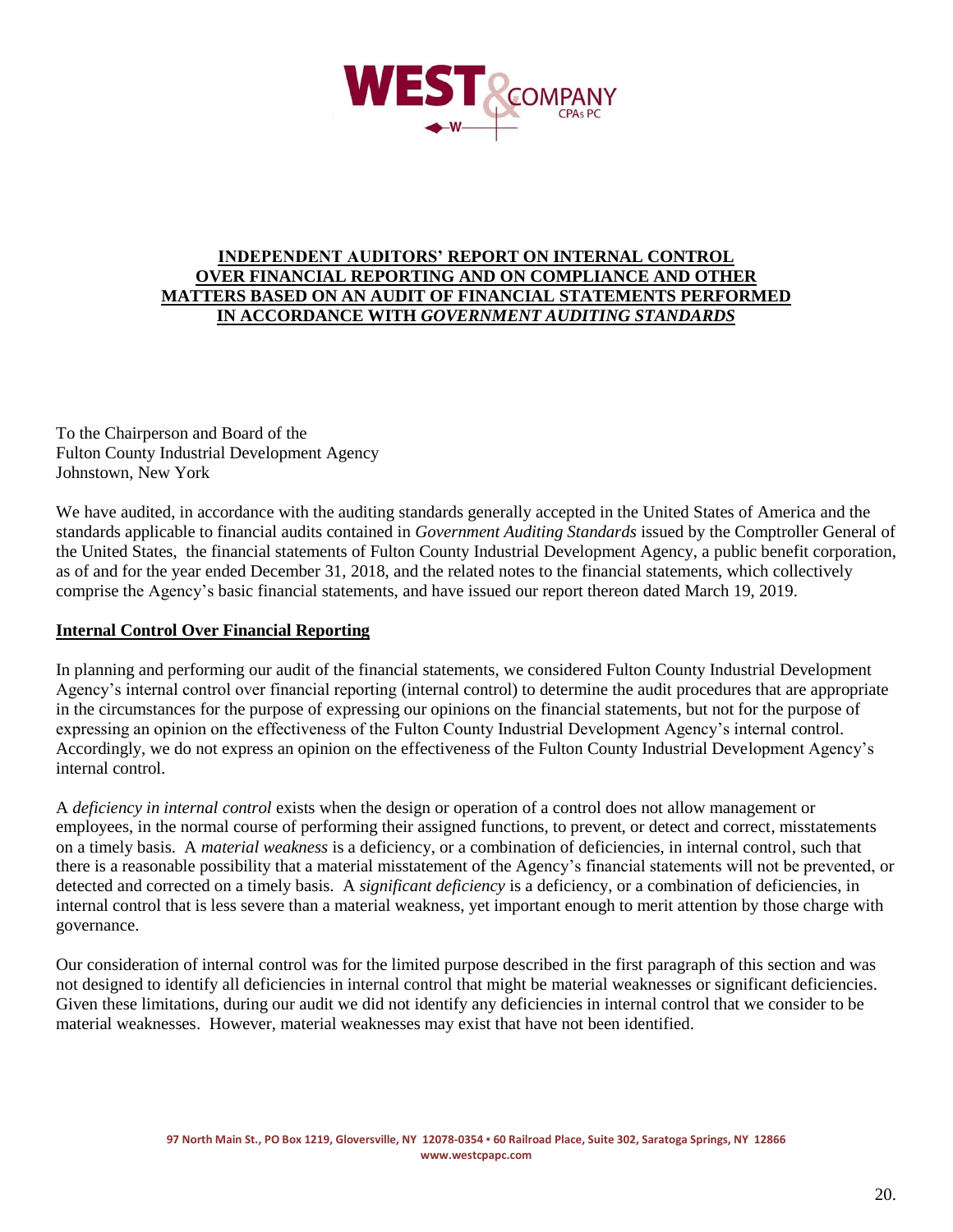# **Compliance and Other Matters**

As part of obtaining reasonable assurance about whether Fulton County Industrial Development Agency's financial statements are free of material misstatement, we performed tests of its compliance with certain provisions of laws, regulations, contracts and grant agreements, noncompliance with which could have a direct and material effect on the determination of financial statement amounts. However, providing an opinion on compliance with those provisions was not an objective of our audit and, accordingly, we do not express such an opinion. The results of our tests disclosed no instances of noncompliance or other matters that are required to be reported under *Government Auditing Standards*.

# **Purpose of this Report**

The purpose of this report is solely to describe the scope of our testing of internal control and compliance and the results of that testing, and not to provide an opinion on the effectiveness of the Agency's internal control or on compliance. This report is an integral part of an audit performed in accordance with *Government Auditing Standards* in considering the entity's internal control and compliance. Accordingly, this communication is not suitable for any other purpose.

WEST & COMPANY CPA& PC

Gloversville, New York March 19, 2019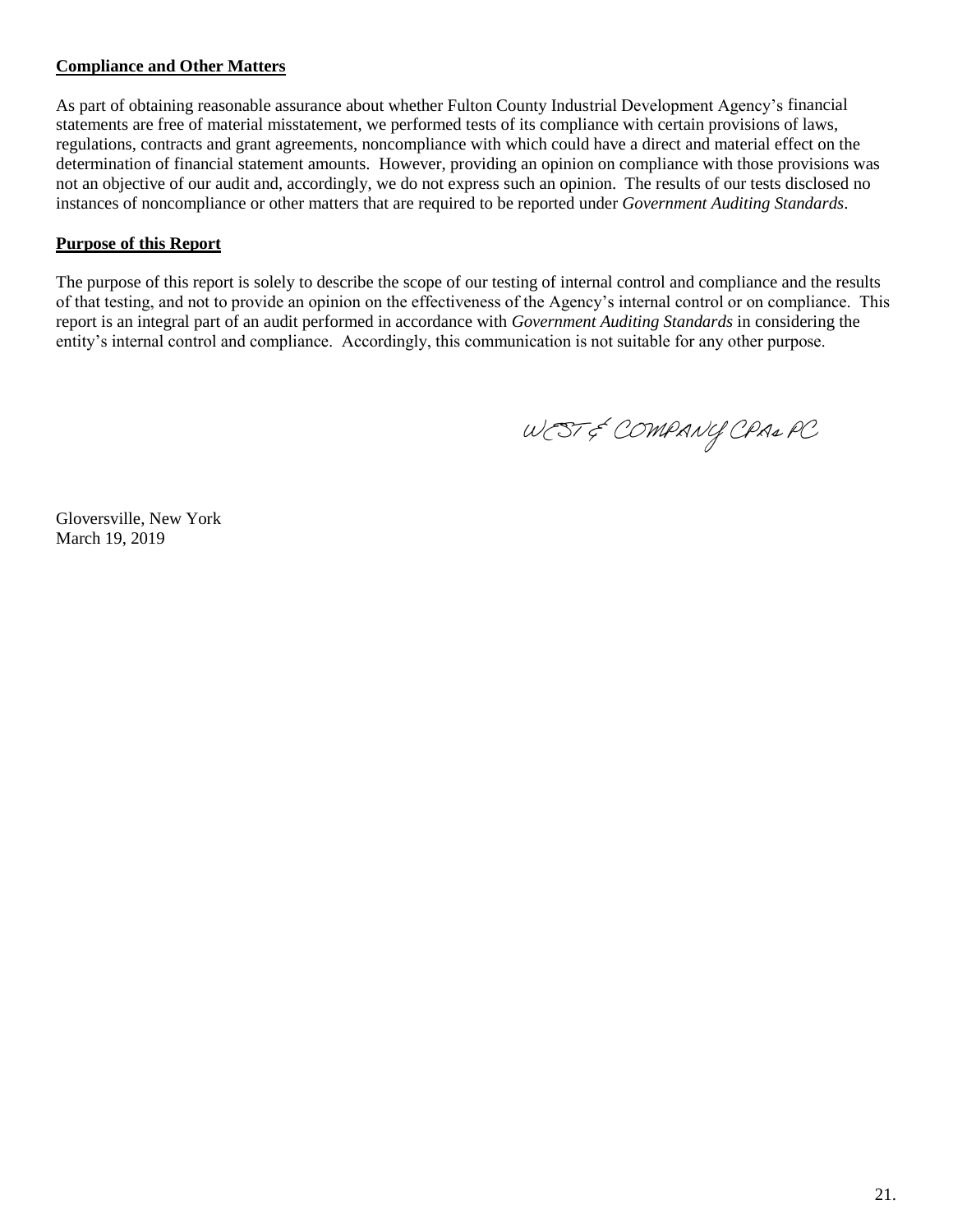# **SCHEDULE OF INDUSTRIAL DEVELOPMENT REVENUE BONDS**

# **DECEMBER 31, 2018**

| <b>PROJECTS</b>          | <b>CURRENT</b><br><b>INTEREST</b><br><b>RATE</b> | <b>OUTSTANDING</b><br><b>BEGINNING</b><br><b>OF YEAR</b> | <b>ISSUED</b> | <b>PRINCIPAL</b><br><b>PAID</b> | <b>INTEREST</b><br><b>PAID</b> | DECEMBER 31,<br>2018<br><b>BALANCE</b> |
|--------------------------|--------------------------------------------------|----------------------------------------------------------|---------------|---------------------------------|--------------------------------|----------------------------------------|
| Fulton County YMCA, Inc. | 3.25%                                            | \$1,818,625                                              |               | 121,532                         | 58,102                         | \$1,697,093                            |
| <b>TOTALS</b>            |                                                  | \$1,818,625                                              |               | 121,532                         | 58,102                         | \$1,697,093                            |

See accompanying notes.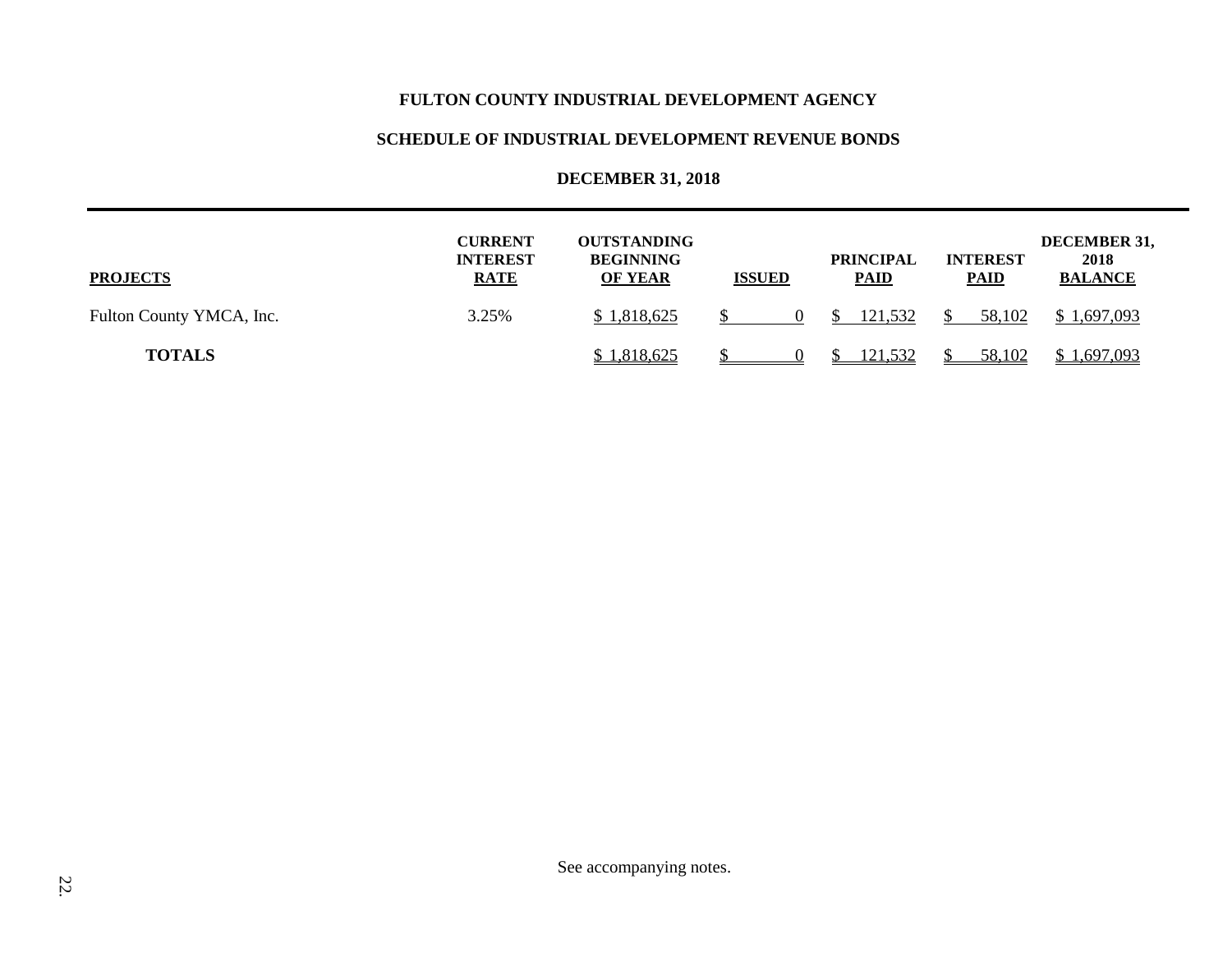# **CODE OF ETHICS**

# **I. INTRODUCTION:**

This Code of Ethics shall apply to all members, staff and other employees of the Fulton County Industrial Development Agency (AGENCY). These policies shall serve as a guide for official conduct and are intended to enhance the ethical and professional performance of the AGENCY's directors and employees and to preserve public confidence in the AGENCY's mission.

# **II. RESPONSIBILITY OF MEMBERS, STAFF AND EMPLOYEES:**

- A. Members, staff and employees shall perform their duties with transparency, without favor and refrain from engaging in outside matters of financial or personal interest, including other employment, that could impair independence of judgment, or prevent the proper exercise of one's official duties.
- B. Members, staff and employees shall not, directly or indirectly, make, advise or assist any person to make any financial investment based upon information available through the director's or employee's official position that could create any conflict between their public duties and interests and their private interests.
- C. Members, staff and employees shall not accept or receive any gift in excess of seventy-five dollars (\$75), whether it be in the form of financial payments, services, loans, travel reimbursement, entertainment, hospitality, thing or promise from any entity doing business with or before the AGENCY.
- D. Members, staff and employees shall not use or attempt to use their official position with the AGENCY to secure unwarranted privileges for themselves, members of their family or others, including employment with the AGENCY or contracts for materials or services with the AGENCY.
- E. Members, staff and employees must conduct themselves at all times in a manner that avoids any appearance that they can be improperly or unduly influenced, that they could be affected by the position of or relationship with any other party or that they are acting in violation of their public trust.
- F. Members, staff and employees may not engage in any official transaction with an outside entity in which they have a direct or indirect financial interest that may reasonably conflict with the proper discharge of their official duties.
- G. Members, staff and employees shall manage all matters within the scope of the AGENCY's mission independent of any other affiliations or employment. Members, staff and employees employed by more than one government shall strive to fulfill their professional responsibility to the AGENCY without bias and shall support the AGENCY's mission to the fullest.
- H. Members, staff and employees shall not use AGENCY property or resources or disclose information acquired in the course of their official duties in a manner inconsistent with State or local law and the AGENCY's mission and goals.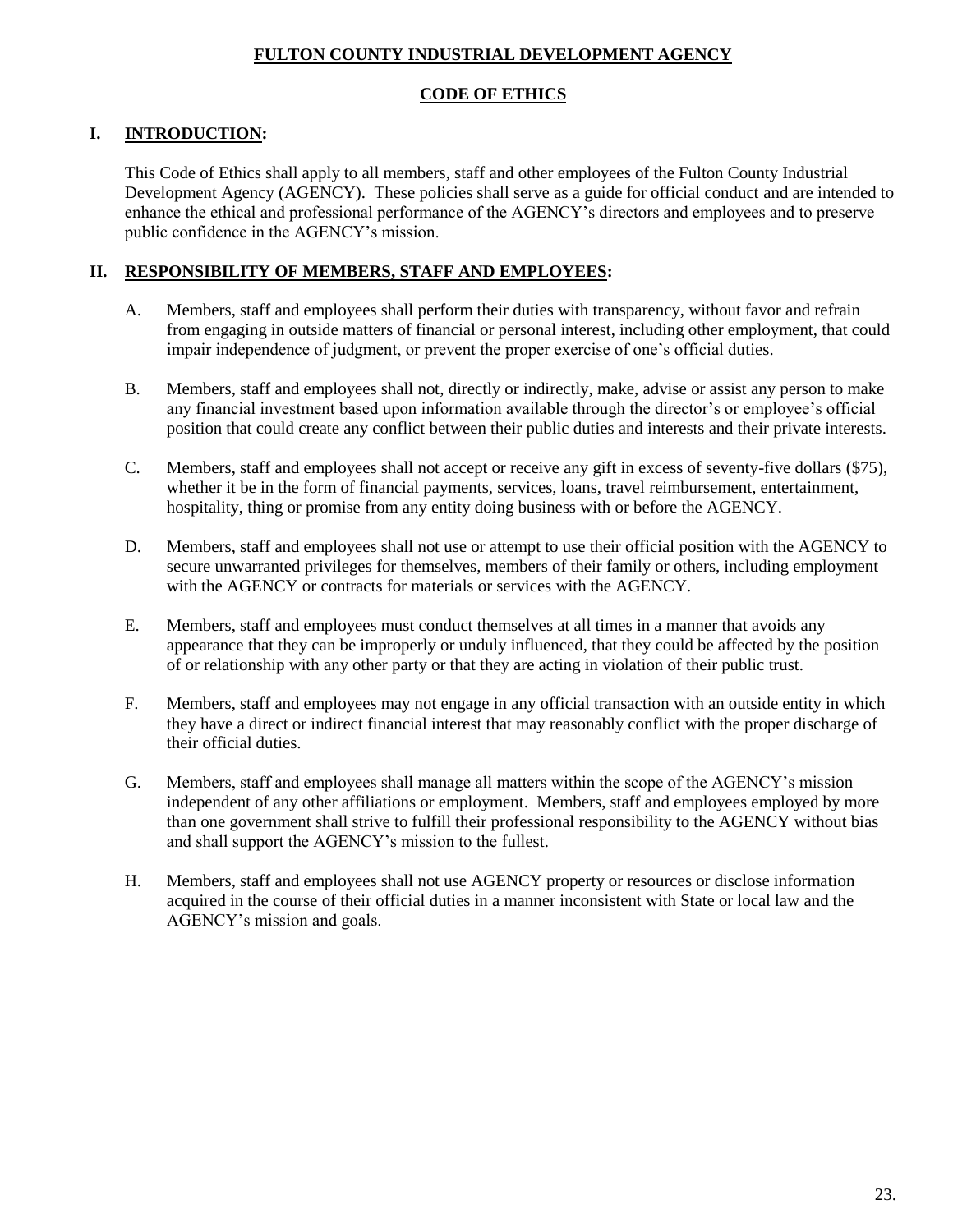# **III. IMPLEMENTATION OF CODE OF ETHICS:**

- A. This Code of Ethics shall be provided to all members, staff and employees upon commencement of employment or appointment and shall be reviewed annually by the Governance Committee.
- B. The AGENCY may designate an Ethics Officer, who shall report to the AGENCY and shall have the following duties:
	- $\triangleright$  Counsel in confidence AGENCY members, staff and employees who seek advice about ethical behavior.
	- $\triangleright$  Receive and investigate complaints about possible ethics violations.
	- $\triangleright$  Dismiss complaints found to be without substance.
	- $\triangleright$  Prepare an investigative report of their findings for action by the Executive Director or the board.
	- $\triangleright$  Record the receipt of gifts or gratuities of any kind received by the director or employee, who shall notify the Ethics Officer within 48 hours of receipt of such gifts and gratuities.

# **IV. PENALTIES:**

A. In addition to any penalty contained in any other provision of law, an AGENCY, members, staff or employee who knowingly and intentionally violates any of the provisions of this code may be removed in the manner provided for in law, rules or regulations.

# **V. REPORTING UNETHICAL BEHAVIOR:**

A. AGENCY members, staff and employees are required to report possible unethical behavior by a member, staff or employee of the AGENCY to the Ethics Officer. Ethics complaints may be filed anonymously and are protected from retaliation by the policies adopted by the AGENCY.